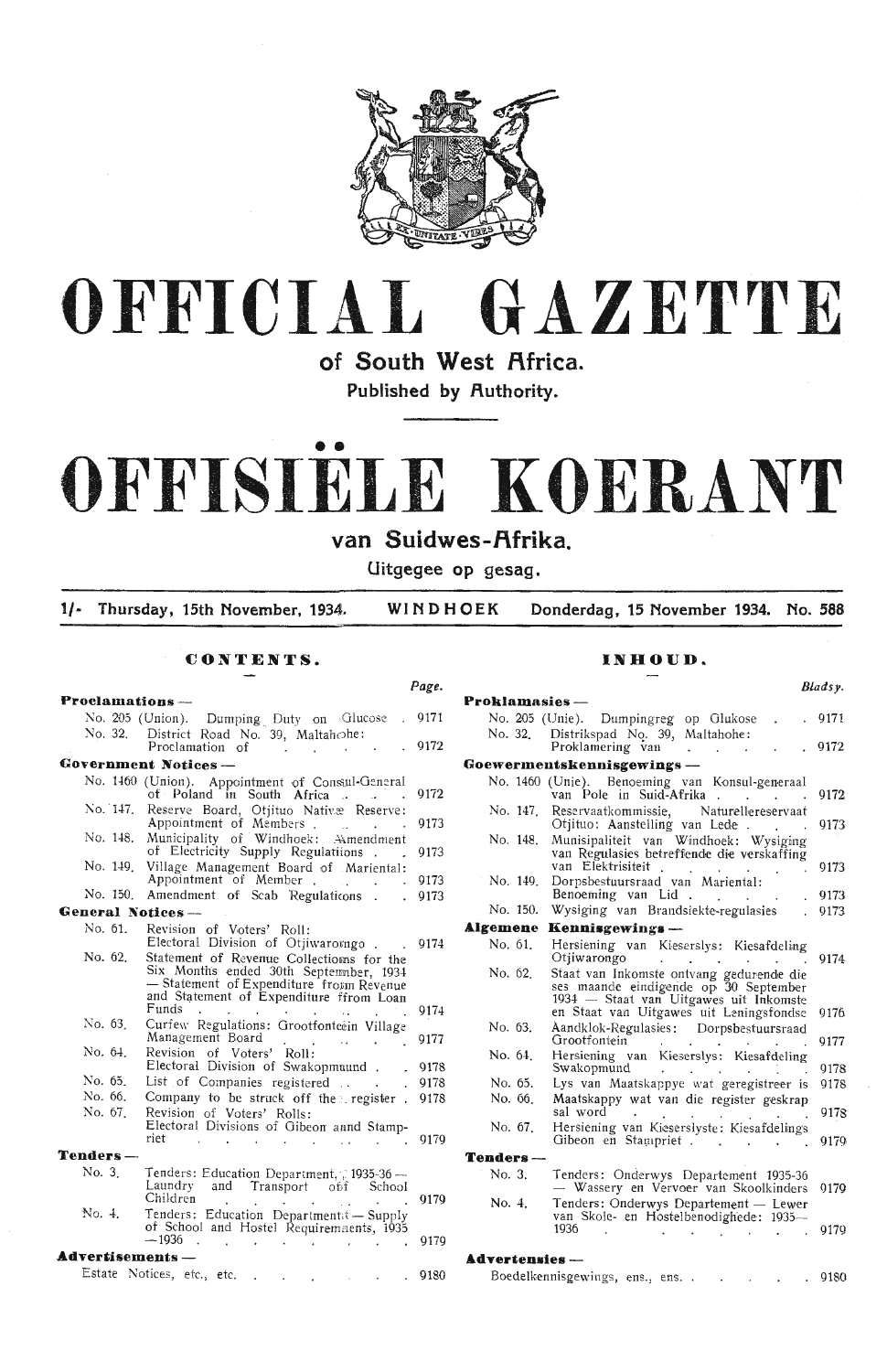No. 205 1934 (Union).]

### PROCLAMATION

BY LIEUTENANT-COLONEL HIS EXCELLENCY THE RIGHT HONOURABLE THE EARL OF CLARENDON, A MEMBER OF HIS MAJESTY'S MOST HONOURABLE PRIVY COUNCIL, KNIGHT GRAND CROSS OF THE MOST DISTINGUISHED ORDER OF SAINT MICHAEL AND SAINT GEORGE, GOVERNOR-GENERAL AND COMMANDER-IN-CHIEF IN AND OVER THE UNION OF SOUTH AFRICA.

DUMPING DUTY ON GLUCOSE.

Whereas by section *fifteen* of the Customs Tariff and Excise Duties Amendment Act, 1925 (Act No. 36 of 1925), as amended, whenever after investigation and report by the Board of Trade and Industries the Minister of Finance--

- (a) is satisfied that goods which are of a class or kind produced or manufactured in the Union have been<br>or are being exported to the Union at an export price which is less than the domestic value thereof plus which is less than the domestic value thereor plus<br>the extra cost of packing and packages for export,<br>carriage to port of shipment, and all other expenses<br>incidental to placing the goods on board ship ready for<br>export to t
- (b) is of opinion that detriment from that cause may result to an industry in the Union and that it would be in the public interest to impose in respect of such goods a dumping duty,

the Governor-General may by proclamation in the Gazette notify the class of goods and declare that one or more of the dumping duties enumerat-ed in sub-section (2) of the said section, and set forth in such proclamation shall<br>be levied upon goods of such class on importation into the<br>Union from a country or countries named in the proclamation.

And whereas in consequence of investigation and report by the Board of Trade and Industries the Minister of Finance<br>is satisfied that glucose of a class or kind produced or<br>manufactured in the Union has been or is being exported to the Union from Belgium, Holland, Germany and the United States of America at export prices which are less than the domestic value theneof plus the extra cost of packing and packages for export, carriage to port of shipment and all other expenses incidental to placing the glucose on board ship ready for export to the Union, and is further of opinion th'at . detriment does result from such cause to the glucose manufacturing industry in the Union by such importation, and that it is in the public interest to impose an "ord:nary" dumping duty on glucose from those countries.

Now therefore, under and by virtue of the powers vested in me as aforesaid, I do hereby declare, proclaim and make known that from and after the date of the publication of this my proclamation in the *Gazette* there shall be charged, levied, collected and paid on gluoose on importation into the Union from Belgium. Holland Germany and the the Union from Belgium, Holland, Germany and the United States of America an "ordinary" dumping duty equal to the difference between-

(a) the domestic value (viz., the market price at which at the time of purchase thereof by the importer such or similar glucose is offered for sale for consumption in the countries from which it is exported to all purchasers in the usual wholesale quantities in the ordinary course of trade in the principal markets of such country, including the cost of packages ordinarily used in those markets less any drawback of duty granted by the Government of the exporting country in respect of glucose on exportation) plus the extra cost of packing and packages for export, carriage to port of shipment, and all other expenses incidental to placing the glucose on board ship ready for exportation to the Union; and

No. 205 1934 (Unie).]

### **PROKLAMASIE**

VAN LUITENANT-KOLONEL SY EKSELLENSIE DIE HOOOEDELAGBARE DIE GRAAF VAN CLARENDON, LID VAN DIE MEES EERVOLLE GEHEIME RAAD VAN SY MAJESTEIT, GROOTKRUISRIDDER VAN DIE MEES ONDERSKEIE ORDE VAN SAINT MICHAEL EN SAINT GEORGE, GOEWERNEUR-GENERAAL EN OPPERBE VELHEBBER IN EN OOR DIE UNIE VAN SUID-AFRIKA.

### DUMPINOREG OP GLUKOSE.

Nademaal ingevolge artikel *vyftien* van die "Doeanetarief<br>en Aksijnsrechten Wijzigingswet", 1925 (Wet No. 36 van 1925), soos gewysig, wanneer na ondersoek en rapport deur<br>die Raad van Handel en Nywerheid die Minister van<br>Finansies-

- (a) oortuig is dat goedere van 'n klas of soort geproduseer<br>of vervaardig in die Unie, uitgevoer is of uitgevoer<br>word na die Unie teen 'n invoerprys wat minder is as<br>die binnelandse waarde daarvan, plus die ekstra koste hawe van verskeping en alle ander onkoste in verband met die aan boord bring van die goedere bestem \·ir uitvoer na die Unie; en<br>(b) van mening is dat daardeur nadeel veroorsaak kan word
- (b) van mening is dat daardeur nadeel veroorsaak kan word aan 'n nywerheid in die Unie, en dat dit in die publieke belang sal wees om op sulke goedere 'n dumpingreg te hef;

kan die Goewemeur-generaal by proklamasie in die *Staats*kan die Goewerneur-generaal by proklamasie in die Staats-<br>koerant die klas goedere bekendmaak en verklaar dat een<br>of meer van die dumpingregte genoem in subartikel (2) van<br>gemelde artikel, en uiteengesit in sodanige prokla gemeide artikel, en uiteengesit in sodanige proklamasie, op<br>sodanige goedere by invoer in die Unie van 'n land of<br>lande genoem in die proklamasie, gehef word.

En nademaal as gevolg van 'n ondersoek en rapport deur die Raad van Handel en Nywerheid, die Minister van Finansies oortuig is dat glukose van 'n klas of soort gepro-<br>duseer of vervaardig in die Unie, uitgevoer is of word na die Unie België, Holland, Duitsland en die Verenigde State<br>van Amerika teen uitvoerpryse wat minder is as die binne-<br>landse waarde daarvan, plus die ekstra koste van pak en<br>verpakking vir uitvoer, vervoerkoste na die hawe is om 'n "gewone" dumpingreg te hef op glukose uit daardie lande;

So is dit dat ek kragtens en ingevolge die bevoegdhede my verleen soos voormeld. hierby verklaar, proklameer en bekendmaak dat vanaf en na die datum van die publikasie van hierdie proklamasie in die *Staatskoerant*, daar op glukose by invoer in die Unie van België, Holland, Duitsland en die Verenigde State van Amerika 'n gewone dumpingreg opgelê, gehef, geïn en betaal moet word gelykstaande met die verskil tussen-

(a) die binnelandse waarde (naamlik, die markprys waar-<br>
•:oor ten tyde van die aankoop daarvan deur die in-<br>
•:oorder sodanige of dengelike glukose vir verkoop aan-<br>
gebied word vir verbruik in die land waaruit hulle uitgevoer word na alle kopers in die gewone groot-<br>handelhoeveelhede in die gewone loop van die handel op die vernaamste marke van sodanige land, insluitende die koste van verpakking gewoonlik op daardie marke in gebruik, min enige terugbetaling van reg'e toegestaan deur die Regering van die land van uitvoer ten aansien van die glukose by uitvoer), plus die ekstra koste van pak en verpakking vir uitvoer, vervoerkoste na die hawe van verskeping en alle ander onkoste in verband met die plasing van die glukose aan boord gereed vir uitvoer na die Unie; en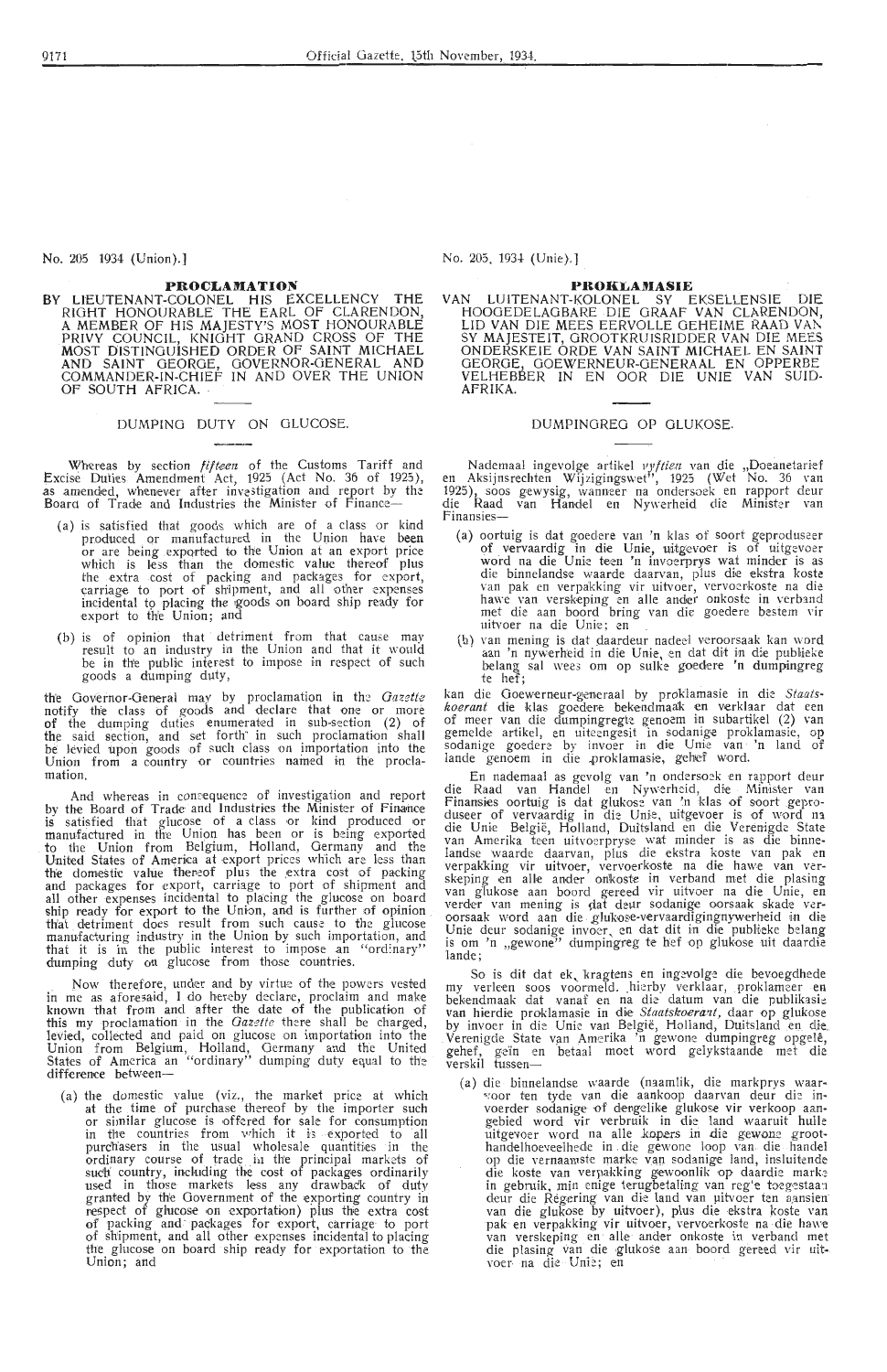(b) the export price (viz., the price free on board at which the glucose is sold by the exporter to the importer in the Union);

provided that such duty shall not exceed one-half of the<br>value of the glucose as defined in section *fourteen* of the<br>Customs Tariff and Excise Duties Amendment Act, 1925 (Act<br>No. 36 of 1925), as amended, and provided furt

### GOD SAVE THE KING.

Given under my Hand and the Great Seal of the Union<br>of South Africa at Pretoria this Eighteenth day of October<br>One thousand Nine hundred and Thirty-four.

CLARENDON,

Governor-General.

By Command of His Excellency the Governor-General-in-Council. P. DUNCAN.

### **PROCLAMATION**

### HIS HONOUR DAVID GIDEON CONRADIE,  $Bv$ ADMINISTRATOR OF SOUTH WEST AFRICA.

### No. 32 of 1934.]

UNDER and by virtue of the powers in me vested by<br>section  $f \circ u \circ u$  of the Roads and Outspans Ordinance, 1927<br>(Ordinance No. 15 of 1927), as amended by the Roads and<br>Outspans Ordinance Amendment Ordinance, 1928 (Ordinance

### GOD SAVE THE KING.

Given under my hand and seal at Windhoek this 7th day of November, 1934. D. G. CONRADIE,

Administrator.

### **SCHEDULE**

DISTRICT ROAD NO. 39.

(39) Commencing at the terminus of district road No.<br>13 on the farm Kuteb No.  $65$ , as defined in Proclamation<br>No. 31 of 1929 and proceeding in an easterly direction via<br>the farms Kuteb No.  $65$  and Graal No.  $62$  to the

(b) die uitvoerprys (naamlik, die prys vry-aan-boord waarteen glukose deur die uitvoerder verkoop word aan die

mits sodanige regte nie die helfte van die waarde van die glukose soos omskryf in artikel *veertien* van die "Docane-<br>tarief en Aksijnsrechten Wizjigingswet", 1925 (Wet No. 36<br>van 1925), soos gewysig, te bowe gaan nie; en

### GOD BEHOEDE DIE KONING

Gegee onder my Hand en die Grootseël van die Unie<br>van Suid-Afrika te Pretoria op hede die Agtiende dag van<br>Oktober Eenduisend Negehonderd Vier-en-dertig.

CLARENDON,

Goewerneur-generaal.

Op las van Sy Eksellensie die Goewerneur-generaal-in-rade.

P. DUNCAN.

### **PROKLAMASIE**

### VAN SY EDELE DAVID GIDEON CONRADIE. ADMINISTRATEUR VAN SUIDWES-AFRIKA.

No. 32 van 1934.]

INGEVOLGE en kragtens die bevoegdheid my verleen<br>by artikel *vier* van die Paaie en Uitspanplekke Ordonnansie<br>1927 (Ordonnansie No. 15 van 1927), soos gewysig by die<br>Paaie en Uitspanplekke Ordonnansie Wysigingsordonnansie<br> No. 2 van 1931.

### GOD BEHOEDE DIE KONING.

Gegee onder my hand en seël te Windhoek op hierdie 7de dag van November 1934.

> D. G. CONRADIE, Administrateur.

### **BYLAE**

DISTRIKSPAD NO. 39.

(39) Vanaf die terminus van distrikspad No. 13 op die plaas Kuteb No. 65, soos omskrywe in Proklaamasie No. 31 van 1929, ooswaarts oor die plase Kuteb No. 65 en Graal No. 62 tot aan die grens van die Gibeonse Distrik.

# **Government Notices.**

The following Government Notices are published for general information.

F. P. COURTNEY CLARKE,

Secretary for South West Africa. Administrator's Office,

Windhoek,

No. 1460 (Union).]

[12th October, 1934.

 $\cdot$ 

His Excellency the Governor-General has been pleased<br>to approve of the grant of provisional recognition to Dr.<br>KAROL POZNANSKI as Consul-General of Poland to reside<br>in London, for the Union of South Africa and South West Africa.

Die volgende Goewermentskennisgewings word vir algemene informasie gepubliseer.

Goewermentskennisgewings.

F. P. COURTNEY CLARKE,

Sekretaris vir Suidwes-Afrika.

Kantoor van die Administrateur, Windhoek.

No. 1460 (Unie).]

[12 Oktober 1934.

Dit het Sy Eksellensie die Goewerneur-generaal behaag om sy goedkeuring te heg aan die voorlopige erkenning van dr.<br>KAROL POZNANSKI as Konsul-generaal van Pole, in Londen, vir die Unie van Suid-Afrika en Suidwes-Afrika.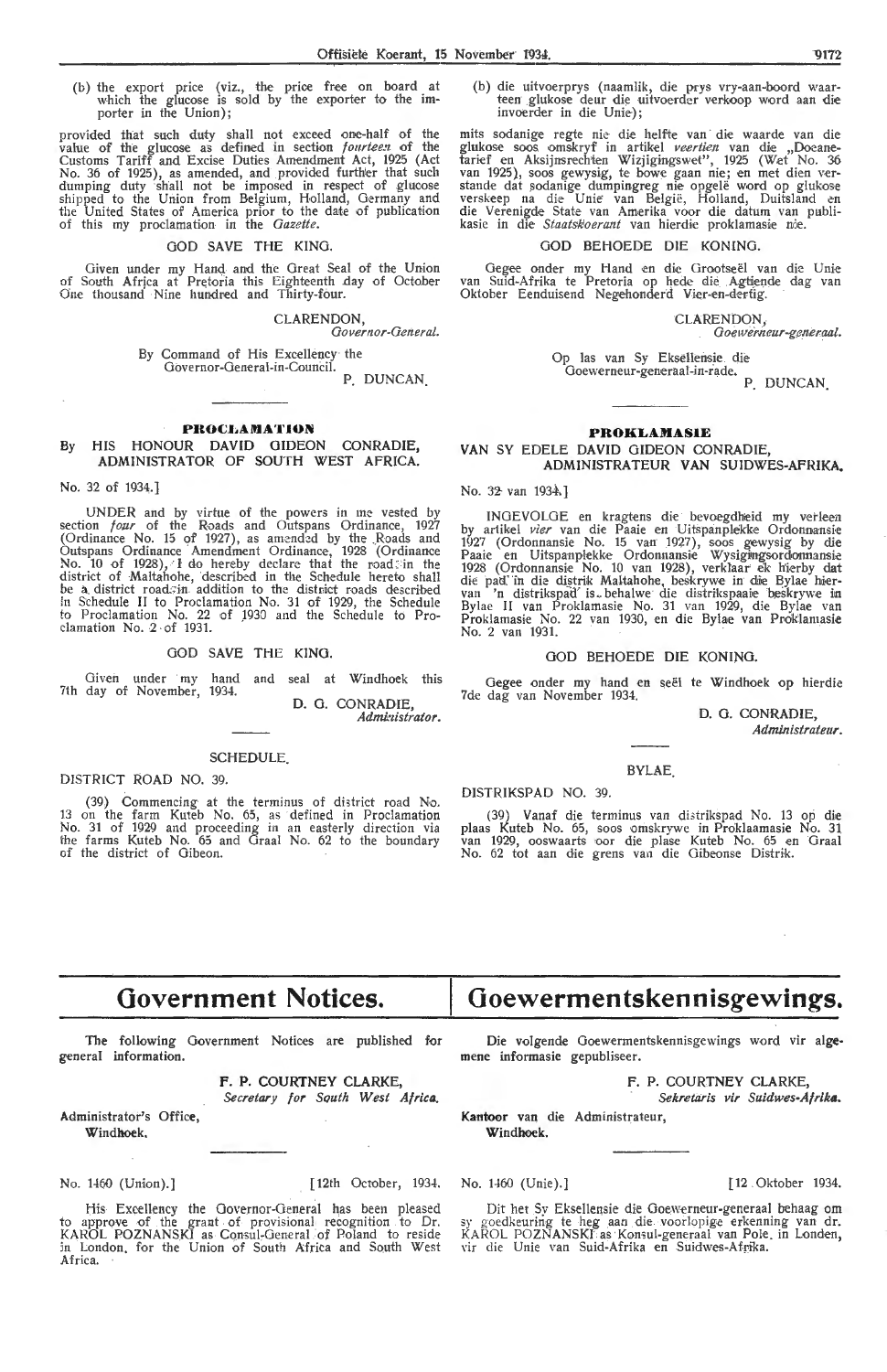9173 Official Gazette, 15th November, 1934.

No. 147.] [5 November 1934.

No. 147.] [5th November, 1934. RESERVE BOARD: OTJITUO NATIVE RESERVE.

The Administrator has been pleased, in terms of Section *four* of the Native Reserves Trust Funds Administration Pro-clamation No. 9 of 1924, to appoint the following persons as<br>members of the Reserve Board for the Otjituo Native Reserve in the district of Grootfontein:-

The Superintendent of the Reserve *(ex offici?* Chairman).

Josia Eyamienwa, Headman.

Barnabas Toorookarie Nicodemus Muroa Joel Gootoonga j Members. Fritz Kakonday Hendrik Kaviva

No. 148.] **[6 November, 1934.** No. 148.] **[6 November 1934. [6 November 1934.** 

It is hereby notified for general information that the<br>Administrator has been pleased to approve of the subjoined<br>regulations framed by the Windhoek Municipal Council under the provisions of section *eight* of the Electric Power<br>Proclamation, 1922 (Proclamation No. 4 of 1922), as amended by the Electric Power Proclamation Amendment Proclamation, 1927 (Proclamation No. 27 of 1927), being amendments of the regulations published under Government Notice No. 35 of the 15th February, 1933, and to be read as part of the said regulations.

### MUNICIPALITY OF WINDHOEK.

### AMENDMENT OF ELECTRICITY SUPPLY REGULATIONS

163. Sub-paragraph' (b) of paragraph *two* of Regulation No. 159 is her-eby amended by the deletion of all the words after "engineer", and the substitution of the following words therefor:-

- "(i) the electric supply mains in the neighbourhood are not large enough to give such service in addition to the existing service which the mains are then supplying; or
- (ii) the generating plant of the Council's Electricity undertaking is not capable at any time during the day of supplying electric current for such additional appli-<br>ances.''

164. Paragraph *four* of Regulation No. 159 as amended by Regulation No. 162 is hereby further amended-

*hy* the deletion of the words "for the purpose under Geyser over 600 Watts) hereof" occurring therein, and  $\Lambda$  the substitution of the following words therefor-"under this scale".

(2) by the addition of the following words at the end of the paragraph-

"The Council may refuse any application for the supply of electric current to any new installation under this scale, if in the opinion of the Engineer, the additional supply of electric current required exceeds the<br>capacity of the Generating Plant taken at any time during day or night.''

l<br>Linkara<br>T l<br>Maria II<br>Maria II

No. 149.] [7th November, 1934.

### VILLAGE MANAGEMENT BOARD OF MARIENTAL.:

### APPOINTMENT OF MEMBER.

The Administrator has been pleased, in terms of section *two* (c) of the Village Management Boards Proclamation, 1925 (Proclamation No. 2 of 1925), to appoint NICOLAAS EVERHARDUS LOUBSER, Esquire, as a member of the Village Management Board of Mariental, vice Mr. Gero Kayser, resigned.

No. 150.] [12th November, 1934.

The Administrator has been pleased, in terms of section twenty-three of the Diseases of Stock Proclamation, 1920 (No. 28 of 1920), as amended, to make the following regula- $\mathfrak{tion}$ :---

RESERVAATKOMMISSIE: NATURELLERESERVAAT

OTJITUO. . Dit \_het die \_Administrateur behaag om, ooreenkomstig artikel *vier* van die Naturellereservate Trustfonds Administrasie Proklamasie No. 9 van 1924 die volgende persone aan.<br>te stel as lede van die Reservaatkommissie vir die Naturelle-<br>reservaat Otjituo in die distrik Grootfontein:---

Die Superintendent van die Reservaat (ex officio Voorsitter).

Hoofman.

Lede.

Josia Eyamienwa, Barnabas Toorookarie<br>Nicodemus Muroa Joel Gootoonga Fritz Kakonday<br>Hendrik Kaviva I l

Dit word hierby vir algemene informasie bekend gemaak dat dit die Administrateur behaag het om onderstaande regulasies opgestel deur die Munisipale Raad van Windhoek ingevolge die bepalings van artikel agt van "De Elektriese Kracht Proklamatie, 1922'' (Proklamasie No. 4 van 1922), soos gewysig by die Elektrisiteitsproklamasie Wysigingsproklamasie 1927 (Proklamasie No. 27 van 1927) goed te keur. Hierdie regulasies is wysigings van die regulasies gepubliseer onder Goewermentskennisgewing No. 35 van 15 Februarie 1933 en moet as deel van genoemde regulasies gelees word.

### MUNISIPALITEIT VAN WINDHOEK.

### WYSIOING VAN REGULASIES BETREFFENDE DIE VERSKAFFING VAN ELEKTRISITEIT.

163. Subparagraaf (b) van paragraaf twee van Regulasie No. 159 word hierby gewysig deur die skrapping van al die woorde na "ingenieur" en die vervanging daarvan deur :-

- "(i) die elektriese hooflyne in die buurte nie sterk genoeg is nie om sodanige diens te gee behalwe die bestaande diens wat die hooflyne asdan verskaf; of
- (ii) die sentrale van die Raad se elektrisiteits-verskaffing nie in staat is om te enige tyd gedurende die dag elektriese stroom vir sodanige addisionele toestelle te ver-<br>skaf nie.''

164. Paragraaf *vier* van Regulasie No. 159, soos gewysig<br>by Regulasie No. 162, word hierby verder gewysig—

- (1) deur skrapping van die woorde "vir die doel onder (b) ("geyser" meer as 600 watt) hiervan", wat daarin voor-<br>kom en die vervanging daarvan deur die volgende woorde "onder hierdie skaal".
- (2) deur die toevoeging van die volgende woorde aan die end van die paragraaf-

"Die Raad kan weier om aan enige yersoek om verskaffing van e}ektriesc: stroom aan enige nuwe installasie onder hierdie skaal te voldoen, indien die ingenieur van mening is, dat die addisionele hoeveelheid van elektrisiteit, wat benodig word, die kapasiteit<br>van die Sentrale, te enige tyd gedurende die dag of nag geneem, oorskry."

No. 149.] [7 November 1934.

# DORPSBESTUURSRAAD VAN MARIENTAL:

### BENOEMING VAN LID.

Dit het die Administrateur behaag om, ooreenkomstig artikel twee (c) van "De Dorpsbestuursraden Proklamatie 1925" (Proklamasie No; 2 van 1925); die heer NICOLAAS EVERHARDUS LOUBSER as lid van die Dorpsbestuursraad<br>van Mariental in die plek van Mnr. Gero Kayser, wat bedank het, te benoem.

No. 150.] [12 November 1934.

Dit het die Administrateur behaag om, ooreenkomstig artikel *drie-en-twintig* van "De Veeziekten Proklamatie 1920" (Proklamasie No. 28 van 1920), soos gewysig, die volgende regulasie te maak :-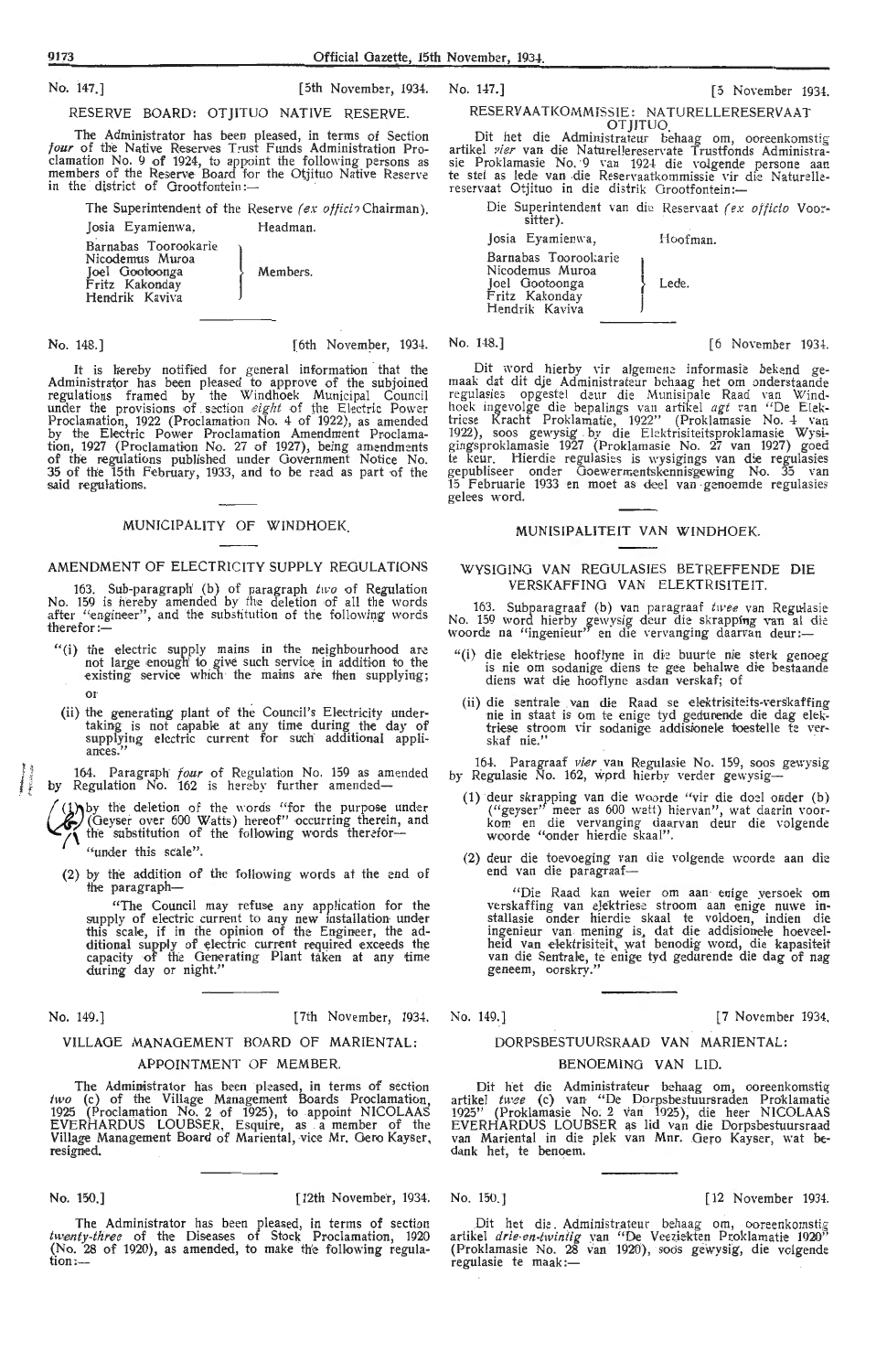### AMENDMENT OF SCAB REGULATIONS.

The regulations published under Government Notice No. 50, dated the 11th day of June, 1920, are hereby amended by the deletion of Regulation No. 20 thereof and the substitution of the following new Regulation therefor:-

"20. Save in the case of sheep removed under permit from an inspector or authorized officer, any person removing sheep or causing sheep to be removed from the area under control of one inspector to the area under control of another inspector shall, either personally or in writing before the commencement of such removal notify the fact of such removal to the former inspector. The information to be given to the inspector shall comprise the number and dass of animals, the route to be followed, and the destination. Such person shall also, within seven days after arrival at destination, either personally or in writing, notify the inspector of that area of such arrival."

# **General Notices.**

### (No. 61 of 1934.)

### TERRITORY OF SOUTH WEST AFRICA.

### REGISTRATION OF VOTERS.

### ELECTORAL DIVISION OTJIWARONGO

### REGISTERING OFFICER'S NOTICE OF REVISING OFFICER'S COURT.

Notice is hereby given that the Revising Officer, the Magistrate, Otjiwarongo, will attend at OTJIWARONGO on the 19th day of December, 1934, at 10 o'clock a.m., for the purpose of amending, revising, and settling the Voters' List for the Electoral Division of Otjiwarongo.

All persons whose claims have been disallowed by the Registering Officer, and all persons who have objected in writing to the right of any person enrolled on the Provisional List to be so enrolled, or to the right of any person claiming to have his name registered as a Voter to be so registered, and all persons who have been so objected to, may appear before the Revising Officer at the time and place aforesaid for the purpose of establishing their said claims or objections. All claimants and objectors must appear either personally or by an agent authorized thereto in writing.

Dated at Otjiwarongo, the 30th day of October, 1934.

M. F. *].* McHUGH,

Registering Officer.

### WYSIGING VAN BRANDSIEKTE-REGULASIES.

Die regulasies gepubliseer onder Goewermentskennisgewing No. 50, gedateer 11 Junie 1920, word hierby gewysig deur skrapping van regulasi,e *twintig* daarva,n en die ver- vanging daarvan deur die voigende nuWie regulasi,e :-

> "20. Behalwe in die geval van skape wat verwyder<br>word kragtens 'n permit van 'n inspekteur of 'n ge-<br>magtigde beampte, moet enige persoon wat skape ver-<br>wyder of laat verwyder uit die gebied onder die kon-<br>trole van een in kontrole van 'n ander inspekteur, of persoonlik of skriftelik kennis gee van sodanige verwydering aan<br>die vorige inspekteur voordat sodanige verwydering begin. Die informasie wat aan die inspekteur verstrek moet word, moet melding maak van die getal en klas<br>van diere, die roete waarlangs hulle verwyder sal word, en die plek van bestemming. Sodanige persoon moet voorts binne sewe dae na die aankoms, by die<br>plek van bestemming of persoonlik of skriftelik die in-<br>spekteur van daardie gebied in kennis stel van die aankoms."

# **Algemene Kennisgewings.**

### (No. 61 van 1934.)

GEBIED SUIDWES-AFRIKA.

### REGISTRASIE VAN KIESERS.

### KIESAFDELING OT JIW ARONOO.

### REGISTRASIE-AMPTENAAR SE KENNISGEWING VAN DIE HOFSITTING VAN DIE REWJSEUR

Hierby word bekendgemaak dat die Rewiseur, die Migistraat, Otjiwarongo, te OTJIWARONGO op die 19de dag van Desember 1934, om 10 uur v.m., sitting sal hou out die Kieserslys vir die Kiesafdeling Otjiwarongo te verbeter, te

Al die persone wie se aansprake deur die Registrasieamptenaar afgewys is, en al die persone wat skriftelik be-<br>swaar gemaak het teen die reg van iemand wat op die Voorlopige Lys geplaas is, om aldus geplaas te word, of teen die reg van iemand, wat aanspraak gemaak het op registrasie as Kieser, om aldus geplaas te word; en al die persone, teen wie besware aldus gemaak is, kan voor die Rewiseur op die voorgenoemde tyd en plek verskyn, om hul aansprake of besware te doen geld. Al die aanspraak- en beswaarmakers moet persoonlik of deur 'n skriftelik daartoe gemagtigde persoon verskyn.

Gedateer te Otjiwarongo op hierdie 30ste dag van Oktober 1934.

M. F. **J.** McHUOH,

Registrasie-amptenaar.

(No. 62 of 1934:)

STATEMENT OF REVENUE COLLECTIONS FOR THE SIX MONTHS ENDED 30TH SEPTEMBER, 1934.

| HEAD OF REVENUE.                 |  |  |  | Estimates<br>1934—1935. | Collections<br>14.34 to 30.9.34. |
|----------------------------------|--|--|--|-------------------------|----------------------------------|
|                                  |  |  |  | £                       | £                                |
| Customs and Excise               |  |  |  | . 110,000               | 71,197                           |
| Posts, Telegraphs and Telephones |  |  |  | 62,000                  | 32,064                           |
| Mining Profits and Royalties:    |  |  |  |                         |                                  |
| Diamond Tax                      |  |  |  | 40,000                  | 12,267                           |
| Royalties 1,000                  |  |  |  |                         | 1,168                            |
| Prospecting and Claim Licences   |  |  |  | 10,000                  | 12,846                           |
| Licences:                        |  |  |  |                         |                                  |
| Trading, Liquor, Game, etc.      |  |  |  | 40,000                  | 22,360                           |
| Entertainment Tax                |  |  |  | 1,200                   | 906                              |
|                                  |  |  |  | 7,000                   | 3,705                            |
| Stamp Duties and Fees.           |  |  |  | 11,000                  | 6,067                            |
| Estate and Transfer Duty         |  |  |  | 6,000                   | 4,411                            |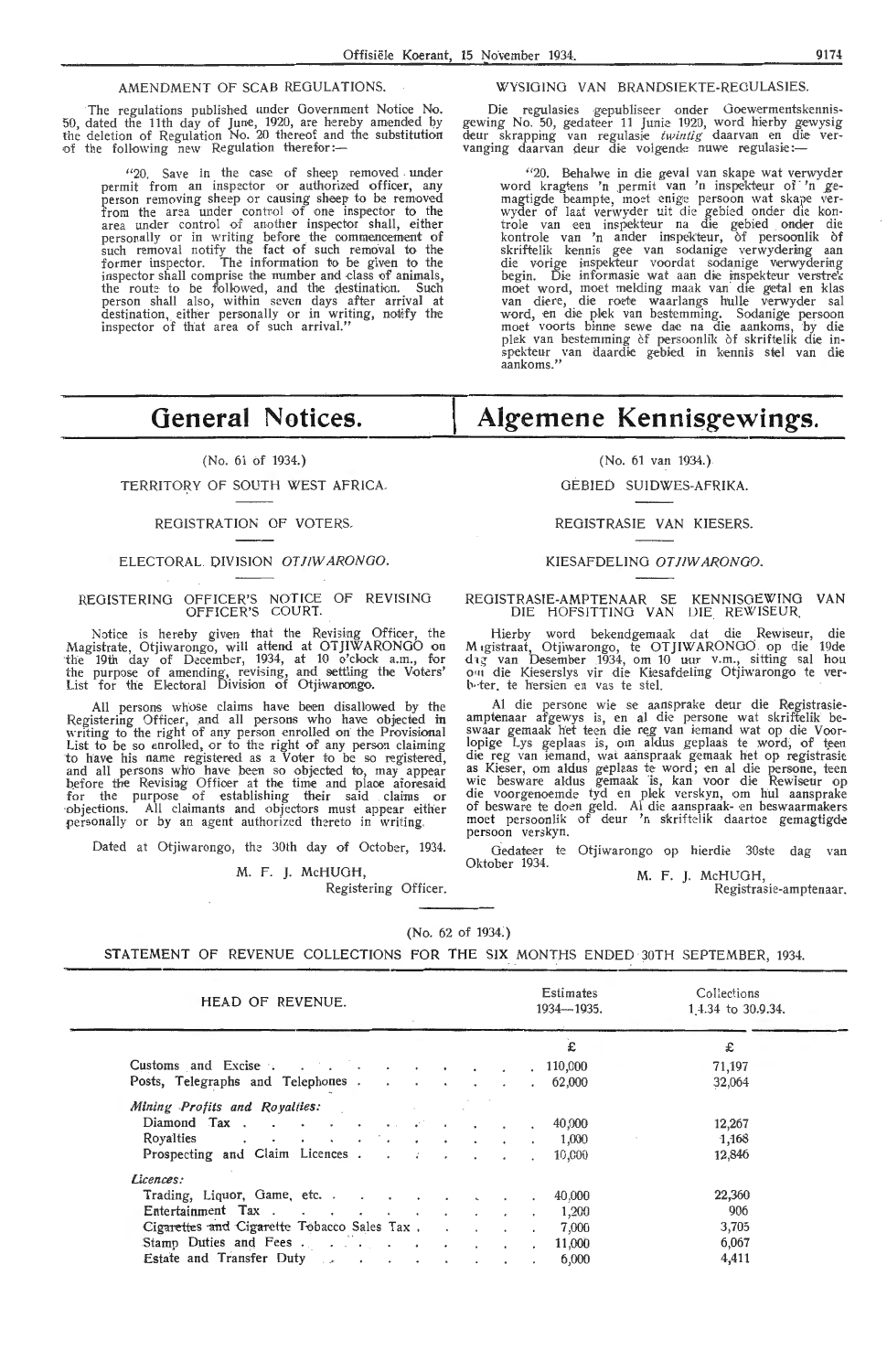| 18,000<br>Land Revenue.                                                                                          | 14,505   |
|------------------------------------------------------------------------------------------------------------------|----------|
| Rents of Government Properties.<br>14,000<br>and the state of                                                    | 7,102    |
| 50,000<br>Interest<br>and the state of the state of                                                              | 24,318   |
| 3,500<br>Fines and Forfeitures                                                                                   | 1,999    |
| 30,000<br>Departmental Receipts<br>$\mathcal{L}^{\text{max}}$<br>$\ddot{\phantom{1}}$<br>$\epsilon$<br>$\bullet$ | 18,378   |
| 2,300<br>Native Pass Fees.                                                                                       | 1,237    |
| 7,000<br>Wheel Tax.                                                                                              | 5,647    |
| 8,000<br>Miscellaneous                                                                                           | 3,633    |
| Native Reserve Fund Fees.<br>2,500                                                                               | 2,760    |
| . £423,500<br>Total Ordinary Revenue.                                                                            | £246,570 |
| Less Refund Royalty to S.W. Finance Corporation,<br>Ltd.                                                         | 11,789   |
|                                                                                                                  | 234,781  |
| Extraordinary Revenue:                                                                                           |          |
| Purchase Price Instalments.                                                                                      | 5,725    |
| Advance Capital                                                                                                  | 2,206    |
| German Land Sales<br>and the state of the state of the state of                                                  | 354.     |
| 25,000<br>Boring Loan Recoveries                                                                                 | 776      |
| Municipal Loans - Capital.<br>$\bullet$                                                                          | 843      |
| Loan Recoveries - Land Bank.                                                                                     |          |
| Repayments Co-operative Societies                                                                                | 3,443    |
| Standard Stock Capital.                                                                                          | 5,000    |
| Seed Corn Advances                                                                                               | 227      |
| GRAND TOTAL<br>£448,500                                                                                          | £253,355 |

FINANCIAL YEAR 1934-1935. EXPENDITURE FROM REVENUE.

 $\ddot{\phantom{a}}$ 

| SERVICE.                                                                                                             | Estimates<br>$1934 - 1935.$ | Expenditure<br>30.9.34. |
|----------------------------------------------------------------------------------------------------------------------|-----------------------------|-------------------------|
|                                                                                                                      | £                           | £                       |
| 1. Administration                                                                                                    | 35,330                      | 15,367                  |
| Legislative Assembly, etc. .<br>2 <sub>1</sub><br><b>Contract Contract</b>                                           | 8,035                       | 2,494                   |
| 3.<br>Agriculture<br><b>Contract Contract Contract</b><br><b>All Contracts</b><br>(Administrator's Special Warrant). | 22,420<br>5,000             | 14,128                  |
| Audit<br><b>Service Controllers</b><br>4.<br>$\mathbf{L} = \mathbf{L} \mathbf{L}$                                    | 2,363                       | 1,145                   |
| Customs and Excise.<br>5.                                                                                            | 5,600                       | 2,897                   |
| Defence<br>6.                                                                                                        | 25                          |                         |
| 7.<br>Education                                                                                                      | 111,875                     | 53,401                  |
| Works<br>8.                                                                                                          | 50,229                      | 14,552                  |
| Administration of Justice.<br>$\mathbf{Q}_1$                                                                         | 37,205                      | 17,877                  |
| Lands, Deeds and Surveys<br>10.                                                                                      | 8,875                       | 3,102                   |
| 11.<br>Mines<br>$\mathbf{r} = \mathbf{r} + \mathbf{r} + \mathbf{r}$ .                                                | 2,440                       | 816                     |
| Native Affairs.<br>12.<br>the contract of the contract of                                                            | 15,320                      | 7,698                   |
| Pensions and Gratuities.<br>13.                                                                                      | 24,340                      | 7,652                   |
| Posts, Telegraphs and Telephones.<br>14.                                                                             | 57,310                      | 22,262                  |
| Add September Expenditure brought<br>to<br>account in October (approximate).                                         |                             | 4,257                   |
| Prisons and Reformatories<br>15.                                                                                     | 15,501                      | 6,895                   |
| Interest and Redemption Charges.<br>16.                                                                              | 184,335                     | 80,705                  |
| Public Health<br>17.<br>$\sim$<br><b>Contract Contract Contract</b>                                                  | 23,205                      | 11,246                  |
| South West Africa Police.<br>18.<br>$\Delta$                                                                         | 96,140                      | 46,821                  |
| TOTAL (including Special Warrant)                                                                                    | . £705,548                  | $-2313,315$             |

EXPENDITURE FROM LOAN FUNDS.

| VOTES.                                                                                                                                      |  |           | Estimates<br>1934 -- 1935. |       |  |
|---------------------------------------------------------------------------------------------------------------------------------------------|--|-----------|----------------------------|-------|--|
|                                                                                                                                             |  |           | £                          | £     |  |
| A. Buildings, etc.                                                                                                                          |  |           | 8,000                      | 637   |  |
| B. Water Boring and Dam Construction                                                                                                        |  |           | 18,000                     | ---   |  |
| C. Telegraph and Telephone Extensions and                                                                                                   |  |           |                            |       |  |
| Renewals<br>the contract of the contract of the contract of the contract of the contract of                                                 |  |           | 3,800                      | 1,707 |  |
| D. Government Surveys                                                                                                                       |  |           | 250                        |       |  |
| E. Relief of Distress and Drought Relief (including<br>restocking loans and unemployment, etc.)                                             |  | $\bullet$ | 107,320                    | 2,204 |  |
| F. Lands: Payments of Fencing Loans, etc.,<br>guaranteed by the Administration to the<br>$\zeta$ and Bank and advances to settlers $\ldots$ |  |           | 7,130                      | 5     |  |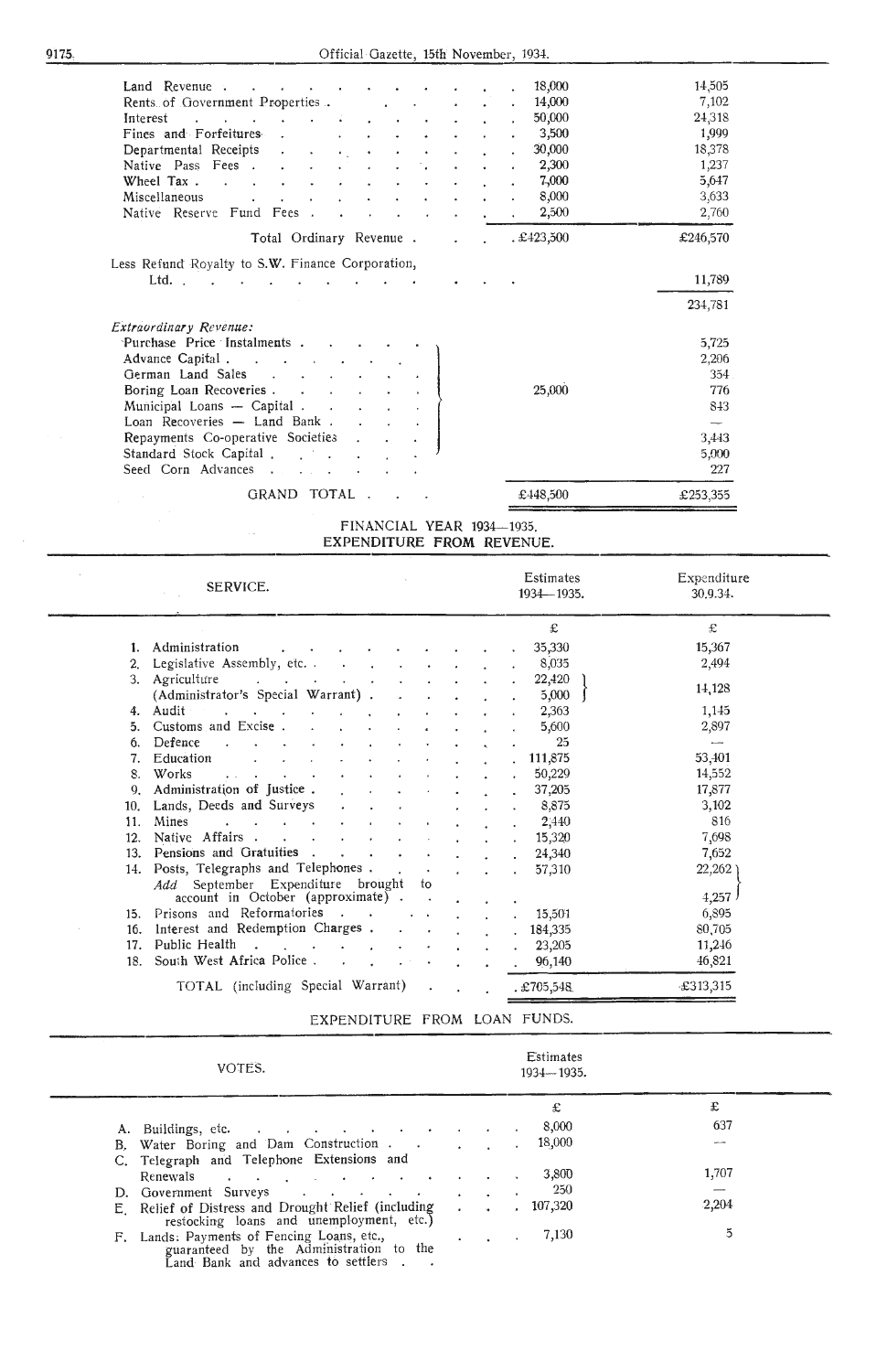| H. | G. Capital for Miscellaneous Advances<br>Loans to Local Authorities                                      | 500<br>500<br>1,000<br>5,000            |  |
|----|----------------------------------------------------------------------------------------------------------|-----------------------------------------|--|
|    | TOTAL.                                                                                                   | £6,053<br>£150,000                      |  |
|    | Total Expenditure from Revenue Funds<br>Total Expenditure from Loan Funds<br>Unallocated Expenditure $-$ | 313,315<br>705,548<br>.6,053<br>150,000 |  |
|    | Building Suspense<br>Main Roads<br>$\cdot$ $\cdot$<br>Omatienne Dam<br>$\sim$<br>$\cdots$                | 1,469<br>9,970<br>6,097                 |  |
|    | GRAND TOTAL                                                                                              | £336,904<br>£855,548                    |  |

(No. 62 van 1934.)

## STAAT VAN INKOMSTE ONTVANG GEDURENDE DIE SES MAANDE EINDIGENDE OP 30 SEPTEMBER 1934.

| RUBRIEK VAN INKOMSTE.                                                                                                                                                                                                                      |                                                                            |                        |                  |                      |              |                | Begroting<br>1934-1935.    | Bedrae, 6 maande<br>eindigende 30<br>September 1934. |
|--------------------------------------------------------------------------------------------------------------------------------------------------------------------------------------------------------------------------------------------|----------------------------------------------------------------------------|------------------------|------------------|----------------------|--------------|----------------|----------------------------|------------------------------------------------------|
|                                                                                                                                                                                                                                            |                                                                            |                        |                  |                      |              |                | £                          | £                                                    |
| Doeane en Aksyns                                                                                                                                                                                                                           | the contract of the contract of the                                        |                        |                  |                      |              |                | 110,000                    | 71,197                                               |
| Pos-, Telegraaf- en Telefoonwese.                                                                                                                                                                                                          |                                                                            | $\ddot{\phantom{0}}$   |                  | $\ddot{\phantom{0}}$ |              |                | 62,000                     | 32,064                                               |
| Mynwinste:                                                                                                                                                                                                                                 |                                                                            |                        |                  |                      |              |                |                            |                                                      |
| Diamantbelasting                                                                                                                                                                                                                           | $\cdot$ $\cdot$ $\cdot$ $\cdot$                                            |                        |                  |                      |              |                | 40,000                     | 12,267                                               |
| Hereaandele, ens.                                                                                                                                                                                                                          |                                                                            |                        |                  |                      |              |                | 1,000                      | 1,168                                                |
| Prospekteer- en Kleimlisensies                                                                                                                                                                                                             | $\ddot{\phantom{0}}$                                                       |                        |                  |                      |              |                | 10,000                     | 12,846                                               |
| Lisensies:                                                                                                                                                                                                                                 |                                                                            |                        |                  |                      |              |                |                            |                                                      |
| Handel, Drank, ens.                                                                                                                                                                                                                        |                                                                            |                        |                  |                      |              |                | 40,000                     | 22,360                                               |
| Vermaaklikheidsbelasting                                                                                                                                                                                                                   | $\mathbf{L}^{\text{max}}$                                                  |                        |                  |                      |              |                | 1,200                      | 906                                                  |
| Sigarette-verkoopsbelasting                                                                                                                                                                                                                |                                                                            |                        |                  |                      |              |                | 7,000                      | 3,705                                                |
| Seëlregte en Fooie                                                                                                                                                                                                                         | $\mathbf{a}$ .                                                             |                        |                  |                      |              |                | 11,000                     | 6,067                                                |
| Boedelbelasting en Hereregte.                                                                                                                                                                                                              |                                                                            |                        |                  |                      |              |                | 6,000                      | 4,411                                                |
| Grondinkomste                                                                                                                                                                                                                              |                                                                            |                        |                  |                      |              |                |                            |                                                      |
|                                                                                                                                                                                                                                            | and the contract of the con-                                               |                        |                  |                      |              |                | 18,000                     | 14,505                                               |
| Huur van Regeringseiendomme                                                                                                                                                                                                                |                                                                            |                        |                  |                      |              |                | 14,000                     | 7,102                                                |
| Rente<br>$\mathbf{r}$ . The set of the set of the set of the set of the set of the set of the set of the set of the set of the set of the set of the set of the set of the set of the set of the set of the set of the set of the set of t |                                                                            |                        |                  |                      |              |                | 50,000                     | 24,318                                               |
| Boete en Verbeurdverklarings.                                                                                                                                                                                                              |                                                                            |                        |                  |                      |              |                | 3,500                      | 1,999                                                |
| Departementele Ontvangste.                                                                                                                                                                                                                 |                                                                            |                        |                  |                      |              |                | 30,000                     | 18,378                                               |
| Naturelle-pasfooie                                                                                                                                                                                                                         | $\sim$                                                                     |                        |                  |                      |              |                | 2,300                      | 1,237                                                |
| Wielbelasting<br>$\mathbf{r}$ , $\mathbf{r}$ , $\mathbf{r}$ , $\mathbf{r}$ , $\mathbf{r}$                                                                                                                                                  |                                                                            |                        |                  |                      |              |                | 7,000                      | 5,647                                                |
| Diverse Inkomste                                                                                                                                                                                                                           | $\mathbf{r}$ and $\mathbf{r}$ and $\mathbf{r}$<br>$\mathbf{r}$             | $\sim$                 |                  |                      |              |                | 8,000                      | 3,633                                                |
| Naturelle-Reserwefondsgelde                                                                                                                                                                                                                |                                                                            |                        | $\sim$ 100 $\pm$ |                      |              |                | 2,500                      | 2,760                                                |
|                                                                                                                                                                                                                                            | Totaal Gewone Inkomste                                                     |                        |                  |                      | $\mathbf{r}$ | $\overline{a}$ | . £423,500                 | £246,570                                             |
| Min terugbetalings Hereaandele aan "S.W. Finance                                                                                                                                                                                           |                                                                            |                        |                  |                      |              |                |                            |                                                      |
| Corporation, Ltd."                                                                                                                                                                                                                         | the contract of the contract of                                            |                        |                  |                      |              |                |                            | 11,789                                               |
|                                                                                                                                                                                                                                            |                                                                            |                        |                  |                      |              |                |                            | 234,781                                              |
| Buitengewone Inkomste:                                                                                                                                                                                                                     |                                                                            |                        |                  |                      |              |                |                            |                                                      |
| Koopprys paaiemente                                                                                                                                                                                                                        |                                                                            |                        |                  |                      |              |                |                            | 5,725                                                |
| Voorskotte -- Kapitaal .                                                                                                                                                                                                                   | $\mathbf{r}$ , $\mathbf{r}$ , $\mathbf{r}$                                 |                        |                  |                      |              |                |                            | 2,206                                                |
| Duitse Grondverkopings                                                                                                                                                                                                                     | $\mathbf{r} = \left( \mathbf{r} \right) \left( \mathbf{r} \right)$ , where |                        |                  |                      |              |                |                            | 354                                                  |
| Terugbetalings van Lenings vir Boorgate.                                                                                                                                                                                                   |                                                                            |                        |                  |                      |              |                | 25,000                     | 776                                                  |
| Munisipale Lenings — Kapitaal                                                                                                                                                                                                              |                                                                            |                        |                  | $\ddot{\phantom{0}}$ |              |                |                            | 843                                                  |
| Terugbetaling van Lenings: Landbank.                                                                                                                                                                                                       |                                                                            |                        |                  |                      |              |                |                            |                                                      |
| Terugbetalings - Koöperatiewe Maatskappye                                                                                                                                                                                                  |                                                                            |                        |                  |                      |              |                |                            | 3,443                                                |
| Vaste Voorraadskapitaal                                                                                                                                                                                                                    |                                                                            |                        |                  |                      |              |                |                            | 5,000                                                |
| Saadkoring-voorskotte                                                                                                                                                                                                                      |                                                                            |                        |                  |                      |              |                |                            | 227                                                  |
|                                                                                                                                                                                                                                            | GROOT TOTAAL                                                               |                        |                  |                      |              |                | £448,500                   | £253,355                                             |
|                                                                                                                                                                                                                                            |                                                                            |                        |                  |                      |              |                | FINANSIËLE JAAR 1934-1935. |                                                      |
|                                                                                                                                                                                                                                            |                                                                            | UITGAWES UIT INKOMSTE. |                  |                      |              |                |                            |                                                      |
|                                                                                                                                                                                                                                            |                                                                            |                        |                  |                      |              |                |                            |                                                      |

| 1. Administrasie 35,330               |  |  |  |                 | 15,367 |
|---------------------------------------|--|--|--|-----------------|--------|
| 2. Wetgewende Vergadering, ens. 8,035 |  |  |  |                 | 2,494  |
| (Administrateur se Spesiale Lasbrief) |  |  |  | 22,420<br>5,000 | 14,128 |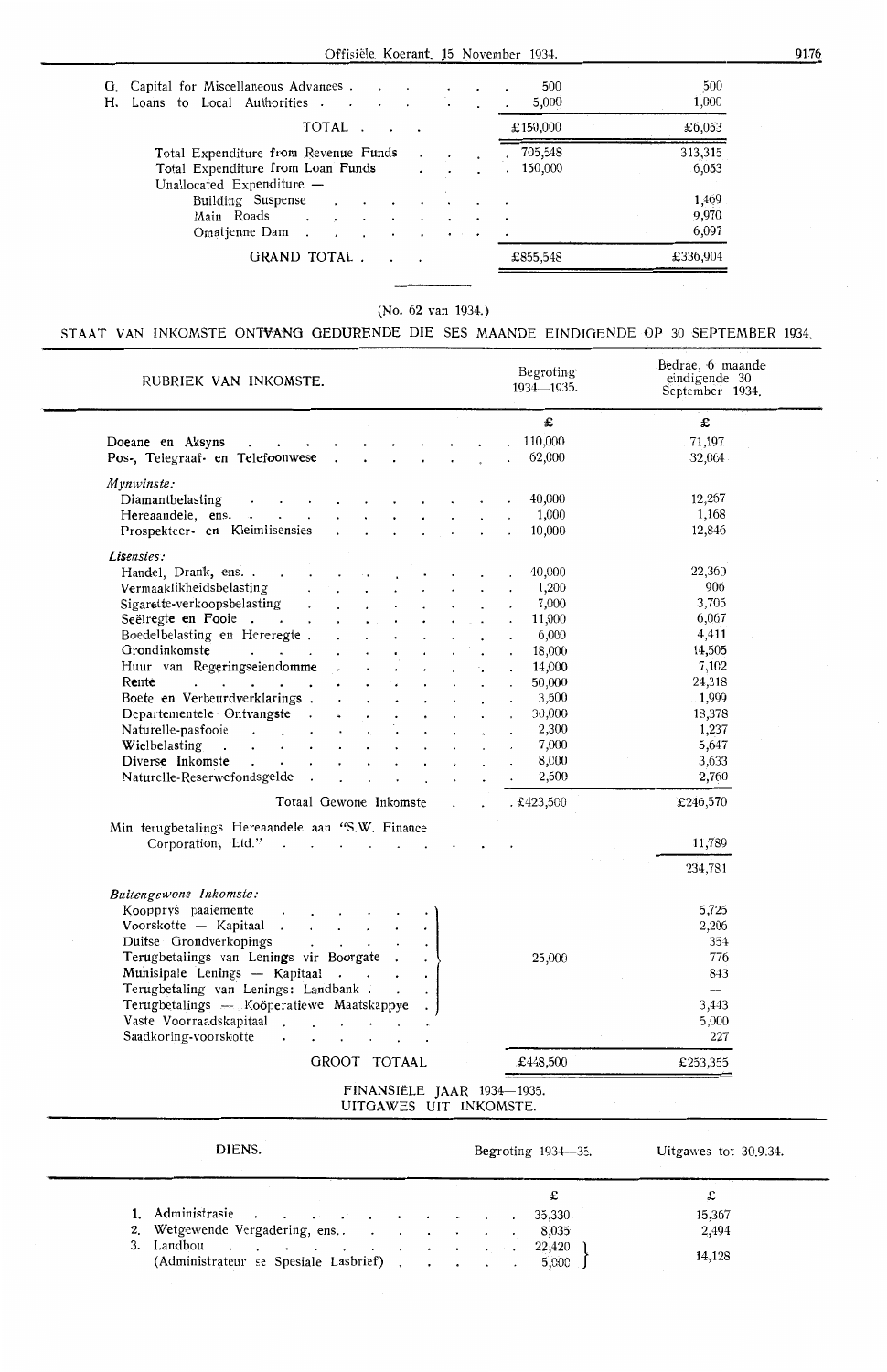|     | 4. Ouditeursafdeling .                   | $\sim$                                           | $\sim$ $\sim$ $\sim$ |                |                          |            |                      |                           |                      | 2,363    | 1,145                    |
|-----|------------------------------------------|--------------------------------------------------|----------------------|----------------|--------------------------|------------|----------------------|---------------------------|----------------------|----------|--------------------------|
| 5.  | Doeane en Aksyns.                        | $\cdot$                                          | $\sim 100$           | $\bullet$      | $\cdot$                  | $\bullet$  | $\bullet$            | $\ddot{\phantom{0}}$      | $\ddot{\phantom{0}}$ | 5,600    | 2,897                    |
| 6.  | Verdediging                              | $\bullet$<br>$\bullet$                           | ٠                    |                | ٠                        |            |                      |                           |                      | 25       | $\overline{\phantom{a}}$ |
|     | $Onderwys$ .<br>$\bullet$                | $\bullet$<br>٠                                   | $\sim$               | $\bullet$      | ٠                        | $\bullet$  |                      |                           | $\cdot$              | 111,875  | 53,401                   |
| 8.  | Werk <b>e</b> .<br>$\ddot{\phantom{0}}$  | $\bullet$<br>$\bullet$                           | $\bullet$            | $\blacksquare$ | $\bullet$                | $\bullet$  |                      |                           |                      | 50,229   | 14,552                   |
| 9.  | Regspleging<br>$\cdot$                   | $\ddot{\phantom{0}}$<br>$\bullet$                | $\sim$ $\sim$        | $\bullet$      | ۰                        | $\bullet$  |                      |                           |                      | 37,205   | 17,877                   |
|     | 10. Lande, Registrasie en Opmetings.     |                                                  |                      |                | $\cdot$                  |            |                      |                           |                      | S,875    | 3,102                    |
| 11. | Mynwese.                                 | $\mathcal{L}(\mathcal{A})$ . The contribution of |                      | $\sim$         | $\bullet$                | $\bullet$  | $\ddot{\phantom{0}}$ |                           |                      | 2,440    | 816                      |
| 12. | Naturellesake                            |                                                  |                      | $\cdot$        |                          |            |                      | $\sim$                    | $\ddot{\phantom{0}}$ | 15,320   | 7,698                    |
| 13. | Pensioene en Gratifikasies               |                                                  |                      |                | $\overline{\phantom{a}}$ | $\bullet$  |                      |                           | $\ddot{\phantom{0}}$ | 24,340   | 7,652                    |
| 14. | Pos- en Telegraafwese                    |                                                  |                      |                |                          |            |                      | $\mathbf{r} = \mathbf{r}$ | $\sim$               | 57,310   | 22,252                   |
|     | Voeg by September Uitgawe in Oktober ter |                                                  |                      |                |                          |            |                      |                           |                      |          |                          |
|     | rekening gebring (naastenby).            |                                                  |                      |                |                          |            |                      |                           |                      |          | 4,257                    |
|     | 15. Gevangenisse en Verbeteringsgestigte |                                                  |                      |                |                          |            |                      | $\cdot$ $\cdot$           | $\ddot{\phantom{0}}$ | 15,501   | 6,895                    |
| 16. | Rente en Aflossingskoste                 |                                                  |                      |                |                          | $\epsilon$ | $\ddot{\phantom{0}}$ | $\overline{\phantom{a}}$  | $\mathbf{r}$         | 184,335  | 80,705                   |
| 17. | Volksgesondheid                          |                                                  |                      |                |                          | $\bullet$  | $\ddot{\phantom{a}}$ |                           |                      | 23,205   | 11,246                   |
| 18. | Suidwes-Afrika Polisie                   |                                                  |                      | $\sim$         | $\overline{\phantom{a}}$ | $\sim$     | $\overline{a}$       |                           | $\sim$               | 96,140   | 46,821                   |
|     |                                          |                                                  |                      |                |                          |            |                      |                           |                      |          |                          |
|     | TOTAAL (Spesiale Lasbrief ingesluit).    |                                                  |                      |                |                          | $\sim$     | $\ddot{\phantom{0}}$ | $\sim$ $\sim$             |                      | £705,548 | £313,315                 |

UITGAWES UIT LENJNGSFONDSE.

### BEGROTINGSPOSTE.

Begroting 1934-1935

|    |                                                                                                |  | £                    | £       |
|----|------------------------------------------------------------------------------------------------|--|----------------------|---------|
| А. | Geboue, ens                                                                                    |  | 8,000                | 637     |
| В. | Boor vir Water en Dambou.                                                                      |  | 18,000               |         |
|    | Telegraaf- en Telefoonuitbreidings en Ver-                                                     |  |                      |         |
|    | nuwings<br>and the contract of the contract of the                                             |  | 3,800                | 1,707   |
|    | D. Regeringsopmetings                                                                          |  | 250                  |         |
|    | E. Noodleniging en Droogteonderstand (insluitende<br>lenings vir hervoorsiening van vee, werk- |  |                      |         |
|    | loosheid, ens.). $\cdot$                                                                       |  | $\therefore$ 107,320 | 2,204   |
| F. | Lande:                                                                                         |  |                      |         |
|    | Betaling van omheiningslenings, ens., gewaar-<br>borg deur die Administrasie aan die Landbank  |  |                      |         |
|    | en voorskotte aan Setlaars<br>$\sim$ $\sim$                                                    |  | 7.130                | 5       |
| G. | Kapitaal vir diverse voorskotte                                                                |  | 500                  | 500     |
| Н. | Lenings aan plaaslike besture                                                                  |  | 5,000                | 1,000   |
|    | TOTAAL                                                                                         |  | £150,000             | £6,053  |
|    | Totale Uitgawes uit Inkomstefondse                                                             |  | 705,548              | 313,315 |
|    | Totale Uitgawes uit Leningsfondse<br>$\cdot$                                                   |  | 150,000              | 6,053   |
|    | Ontoegekende Uitgawe —                                                                         |  |                      |         |
|    | Boususpensie                                                                                   |  |                      | 1,469   |
|    | Hoofweë                                                                                        |  |                      | 9,970   |
|    | Omatienne Dam                                                                                  |  |                      | 6,097   |
|    |                                                                                                |  |                      |         |

### (No. 63 of 1934.)

The following regulations made by the Magistrate of the Grootfontein District under the provisions of section *tn,o* of the Curfew Regulations Proclamation, 1922 (No. 33 of 1922) are hereby published

### CURFEW REGULATIONS

### OROOTFONTEIN ViLLAOE MANAGEMENT BOARD.

1. In the construction of these regulations the following terms shall have the meanings herein respectively assigned to them, namely:-

- (a) "Board" shall mean the Village Management Board of Orootfontein.
- (b) "Village Management Board Area" shall mean the urban area under the jurisdiction of the Board

2. No Native shall be in any street, public place or thoroughfare within the Village Management Board area, exclusive of those portions thereof set aside as Native Locations, between the hours of 9 p.m. and  $4$  a.m. without a written pass or certificate from

### (No. 63 van 1934.)

Die volgende regulasies opgetrek deur die Magistraatvan die distrik Grootfontein ooreenkomstig die voorsienings van Artikel *twee* van "De Avondklok Regulaties Proklamatie 1922" (No. 33 van 1922), word hiermee gepubliseer.

### AANDKI OK-REGULASIES

### DORPSBESTUURSRAAD OROOTFONTEIN.

1. By uitlegging van hierdie regulasies het die volgendeuitdrukkings die betekenis wat hierby respektieflik aan hulle-geggee is, n.l. :-

- (a) "Raad" beteken die Dorpsbestuursraad van Grootfon-
- (b) "Dorpsbe3tuursraadsgebied" beteken die gebied onder die beheer van die Raad.

2. Geen naturel mag tussen die ure van 9 n.m. en 4 v.m.<br>sonder 'n skriftelike pas of sertifikaat van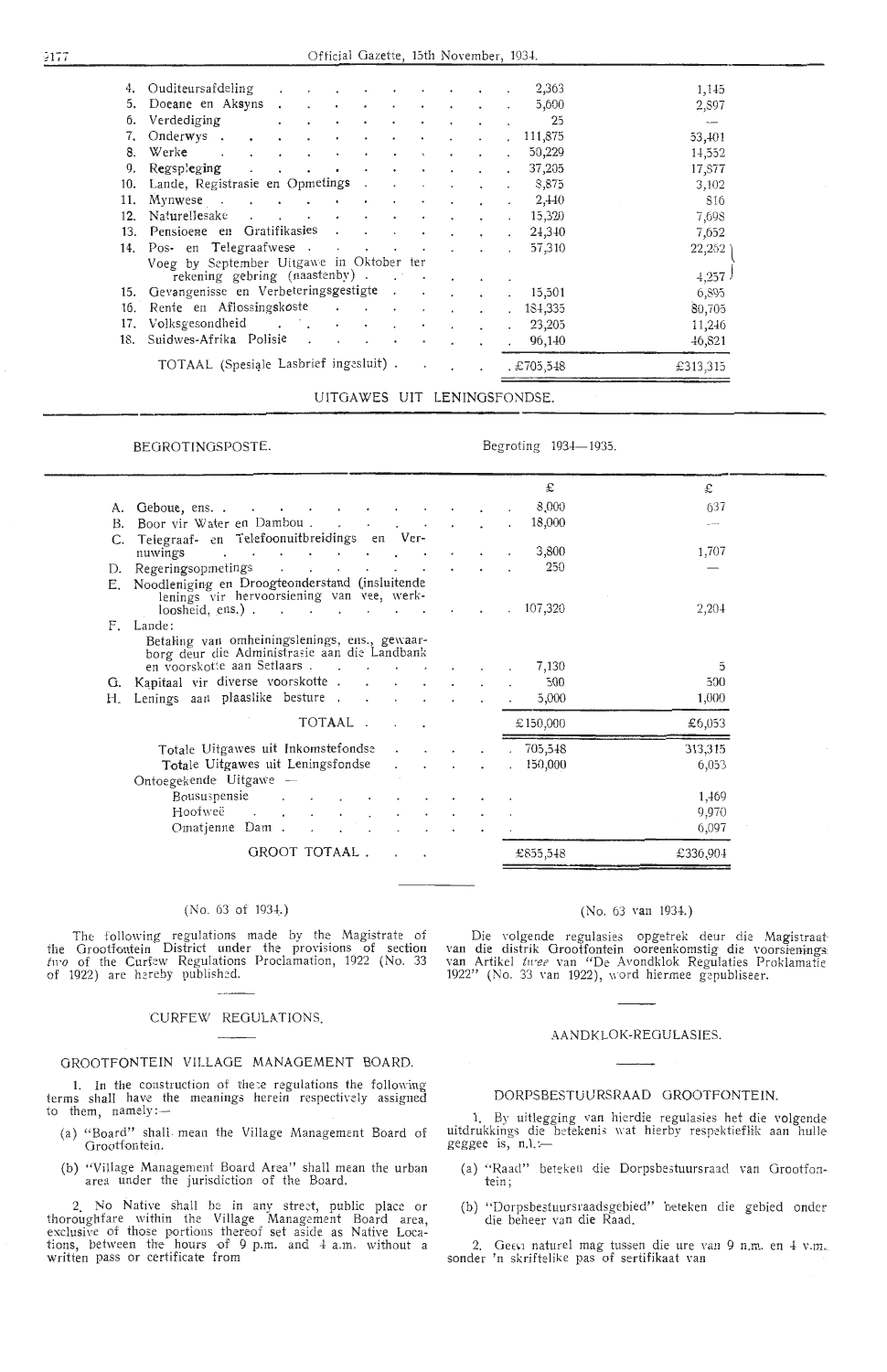(a) his employer; or

- (b) a Magistrate, Assistant Magistrate, Police Officer, Native Affairs Official, Superintendent of a Municipal Location, non-commissioned officer in charge of a police post, or
- (c) a person duly authorised thereto by the Board.

Such pass or certificate shall bear the date of issue thereof and shall be valid only for the period commencing at 9 p.m. on such date and ending at 4 a.m. on the following day.

3. These regulations shall not apply to any Native who is in the employ of the Board and engaged upon work for the Board between the hours of 9 p.m. and 4 a.m.

### (No. 64 of 1934.)

### TERRITORY OF SOUTH WEST AFRICA.

### REGISTRATION OF VOTERS.

### MAGISTERIAL DISTRICT SWAKOPMUND.

### REGISTERING OFFICER'S NOTICE OF REVISING OFFICER'S COURT.

Notice is hereby given that the Revising Officer, the Magistrate. Swakopmund, will attend at SWAKOPMUND on<br>the 27th day of November, 1934, at 10 o'clock a.m., for the purpose of amending, revising and settling the Voters' List for the Magisterial District of Swakopmund.

All persons whose claims have been disaHO\\;ed by the Registering Officer, and all persons who have objected in writing to the right of any person enrolled on the Provisional List to be so enrolled, or to the right of any person claiming to have his name registered as a  $\bar{V}$ oter to be so registered, and all persons who have been so objected to, may appear before the Revising Officer at the time and place aforesaid for the purpose of establishing their said claims or abjections. All claimants and objectors must appear either personally or by an agent authorized thereto in writing.

Dated at Swakopmund, the 5th day of November, 1934.

D, J. STEWART,<br>Registering Officer.

### (No. 65 of 1934.)

The following particulars in regard to the registration of Companies are published for gemeral information.

P. S. LA<sup>MBRECHTS</sup>, *Registrar of Companies* 

Companies Registration Office,<br>Windhoek, 9th November 1934.

(a) sy werkgewer; of

- (b) 'n magistraat, assistent-magistraat, polisie-beampte, amptenaar van naturellesake, superintendent van 'n munisipale naturellelokasie, onderoffisier wat bevel voer oor<br>'n polisiepos; of
- (c) 'n persoon behoorlik daartoe gemagtig deur die Baad, in enige straat, openbare plek of deurgang binne die dorpsbestuursaadsgebied behalwe die · gedeeltes daarvan wat as Naturelle-Lokasies gereserveer is, wees nie.

Sodanige pas of certifikaat moet die datum van uitreiking daarvan dra en is geldig alleenlik vir die tydperk beginnende om 9 n.m. op sodanige datum en eindigende om 4 v.m. op die volgende dag.

3. Hierdie regulasies is nie van toepassing nie op emige naturel, wat by die Raad in diens is, en wat tussen die ure van 9 n.m. en 4- v.m. met we rk vir die Raad besig is.

### (No. 64 van 1934.)

### GEB!ED SUIDWES-AFRIKA.

### REGISTRASIE VAN KlESERS.

### MAGISTRAATSDISTRIK SWAKOPMUND.

### REGISTRASIE-AMPTENAAR SE KENNISGEWING VAN DIE HOFSITTING VAN DIE REWJSEUR

Hierby word bekendgemaak dat die Rewiseur, die Magistraat, Swakopmund, te SWAKOPMUND op die 27ste dag van November 1934, om 10 uur v.m., sitting sal hou om die Kieserslys vir die Magistraatsdistrik Swakopmund<br>te verbeter te hersien en vas te stel.

Al die persone wie se aansprake deur die Registrasieamptenaar afgewys is, en al die persone wat skriftelik beswaar gemaak het teen die reg van iemand wat op die Voor-<br>lopige Lys geplaas is, om aldus geplaas te word, of teen die reg van iemand, wat aanspraak gemaak het op registrasie<br>as Kieser, om aldus geplaas te word; en al die persone, teen wie besware aldus gemaak is, kan voor die Rewiseur op die voorgen-oemde tyd en plek verskyn, om hul aansprake of besware te doen geld. Al die aanspraak- en beswaarmakers moet persoonlik of deur 'n skriftelik daartoe gemagtigde persoon verskyn:

Gedateer te Swakopmund op hierdie 5de dag van No- vember 1934.

D. J. STEW ART,

# Registrasie-amptenaar.

### ( No. 65 van 1934.)

Die volgende besonderhede in verband met die registrasie van Maatskappye word vir algemene informasie gepubliseer.

P **S. LAMBRECHTS,** 

*Registrateur van Maatskappye.* 

Registrasiekantoor van , Maatskappye, Windhoek, 9 November 1934.

### **COMPANtlES REGISTERED. MRRTSKRPPYE GEREGISTREER.**

| No. | Name of Company<br>Naam van Maatskappy                 | Address<br>Adres                                                              | Date of Registration<br>Datum van Registrasie | Capital — Kapitaal |
|-----|--------------------------------------------------------|-------------------------------------------------------------------------------|-----------------------------------------------|--------------------|
| 154 | Neue Haribes Co. (Proprietal <sup>Ty)</sup><br>Limited | Premises<br>Ohlthaver & List<br>Trust Co. Ltd.,<br>Kaiser Street.<br>Windhoek | 27.9.1934                                     | $$20,000,-$ .      |
| 155 | Luisen Apotheke (Proprietary)<br>Limited               | Kaiser Street.<br>Windhoek                                                    | 5.10.1934                                     | $$200 - -$         |

# (No. 66 of  $1934\cdot$ .)

Notice is hereby given, in accordance with Section 199 (6) of the Companies Ordinance No. 19 of 1928, that the name of the undermentioned Compan<sup>ny</sup> has been struck off

### (No. 66 van 1934.)

Ooreenkomstig die bepalings van Artikel 199 (6) van die Maatskappye Ordonnansie No. 19 van 1928, word hiermee kennis gegee dat die naam van die hierondervermelde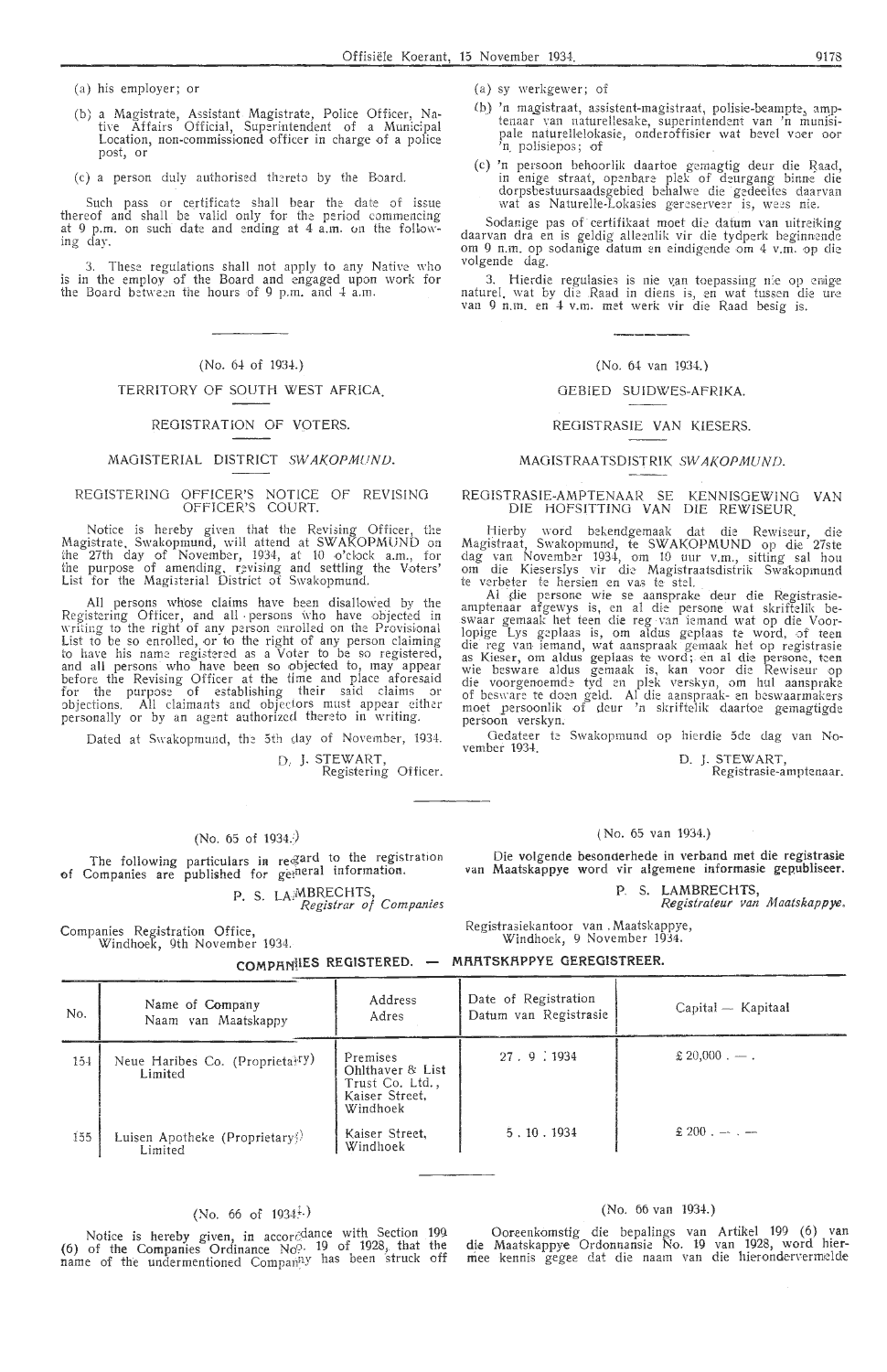the REGISTER, and that the said Company shall upon publication hereof, be dissolved.

> Name of Company. Naam van Maatskappy.

P. S. LAMBRECHTS Registrar of Companies.

Companies Registration Office, Windhoek, 9th November, 1934. Maatskappy van die REGISTER geskrap is, en dat die ge-<br>melde Maatskappy by publikasie hiervan, ontbind sal wees.

P. S. LAMBRECHTS,

Registrateur van Maatskappye. Registrasiekantoor vir Maatskappye,

Windhoek, 9 November 1934.

Date of Registration. Datum van Registrasie.

 $299 = 1031$ 

122 Windhoek Job Stores (Pty) Ltd.

### (No. 67 of 1934.)

### TERRITORY OF SOUTH WEST AFRICA.

### REGISTRATION OF VOTERS.

ELECTORAL DIVISIONS OF GIBEON AND STAMPRIET.

### REGISTERING OFFICER'S NOTICE OF REVISING OFFICER'S COURT.

Notice is hereby given that the Revising Officer, the Magistrate, Mariental, will attend at MARIENTAL on the 3rd day of Deoember, 1934, at 10 o'clock a.m., for the purpose of amending, revi,ing and settling the Voters' Lists for the Electoral Divisions of Gibeon and Stampriet.

All persons whose claims have been disallowed by the Registering Officer, and all persons who have objected in writing to the right of any person enrolled on the Provisional Lists to be so enrolled, or to the right of any person claiming to have his name registered as a Voter to be so registered, and all persons who have been so objected to, may appear before the Revising Officer at the time and place aforesaid for the purpose of establishing their said claims or objections. All claimants and objectors . must appear either personally or by an agent authorized thereto in writing

Dated at Mariental this 7th day of November, 1934. C. J. HUMAN,<br>Registering Officer.

(No. 67 van 1934.)

### GEBIED SUIDWES-AFRIKA.

### REGISTRASIE VAN KIESERS.

### KIESAFDELINOS O!BEON EN STAMPRJET.

# REGISTRASIE-AMPTENAAR SE KENNISOEWING VAN DIE HOFSITTING VAN DIE REWISEUR.

Hierby word bekendgemaak dat die Rewiszur, die Magistraat, Mariental, te MARIENTAL op die 3de dag van Desember 1934, om 10 uur v.m. sitting sal hou om die Kieserslyste vir die Kiesafdelings Gibeon en Stampriet te verbeter te hersien en vas te stel.

AI die persone wie se aansprake deur die Registrasie- amptenaar afgewys is. en al die persone wat skriftelik be-<br>swaar gemaak het teen die reg van iemand wat op die Voorlopige Lyste geplaas is, om aldus geplaas te word, of teen die reg van iemand, wat aanspraak gemaak het op registrasie as Kieser, om aldus geplaas te word; en al die persone, teen<br>wie besware aldus gemaak is, kan voor die Rewiseur op die voorgenoemde tyd en plek verskyn, om hul aansprake of besware te doen geld. Al die aanspraak- en beswaarmakers moet persoonlik of deur 'n skriftelik daartoe gemagtigde persoon verskyn.

Gedateer te Mariental, op hierdie 7de dag van November<br>1934. C. I. HUMAN

C. J. HUMAN, Registrasie-amptenaar.

# **TENDERS.**

### (No. 3 of 1934.)

### ADMINISTRATION OF SOUTH WEST AFRICA.

### TENDERS EDUCATION DEPARTMENT, 1935.

Tenders are invited in respect of the following services:-

Windhoek Hostels Nos. I and II: Laundry<br>Swakopmund Hostels: Laundry Swakopmund Hostels:<br>Avis--Windhoek: Avis-Windhoek: Transport of School Children.

Tender schedules may be obtained from the Director of Education, Room No. 19, Government Buildings, Windhoek.

Tenders close on Wednesday the 5th December, 1934.

### (No. 4 of 1934.)

### TENDERS: EDUCATION REQUIREMENTS: SOUTH WEST AFRICA, 1935-1936

Tenders are invited for the supply of school and hostel requirements for South West Africa for the period 1.4.1935 to 31.3.1936.

### (No. 3 van 1934.)

ADMINISTRASIE VAN SUIDWES-AFRIKA.

TENDERS: ONDERWYSDEPARTEMENT, 1935.

Tenders word gevra om die volgende dienste te verrig:-

Windhoek Hostels Nos. I en II: Wassery<br>Swakopmund Hostels: Wassery Swakopmund Hostels:<br>Avis—Windhoek:

Vervoer van skool kinders.

Tendervorms kan verkry word \·an die Direkteur van Onderwys, Regeringsgebou, Windhoek.

Tenders sluit op Woensdag, 5 Desember 1934.

### (No. 4 van 1934.)

TENDERS : ONDERWYSBENODIOHEDE, SUIDWES-AFRIKA, 1935-1936

Tenders word gevra vir die lewer van Skole- en Hoster benodighede in Suidwes-Afrika gedurende die tydperk eindi• gende 31 Maart 1936

No. No.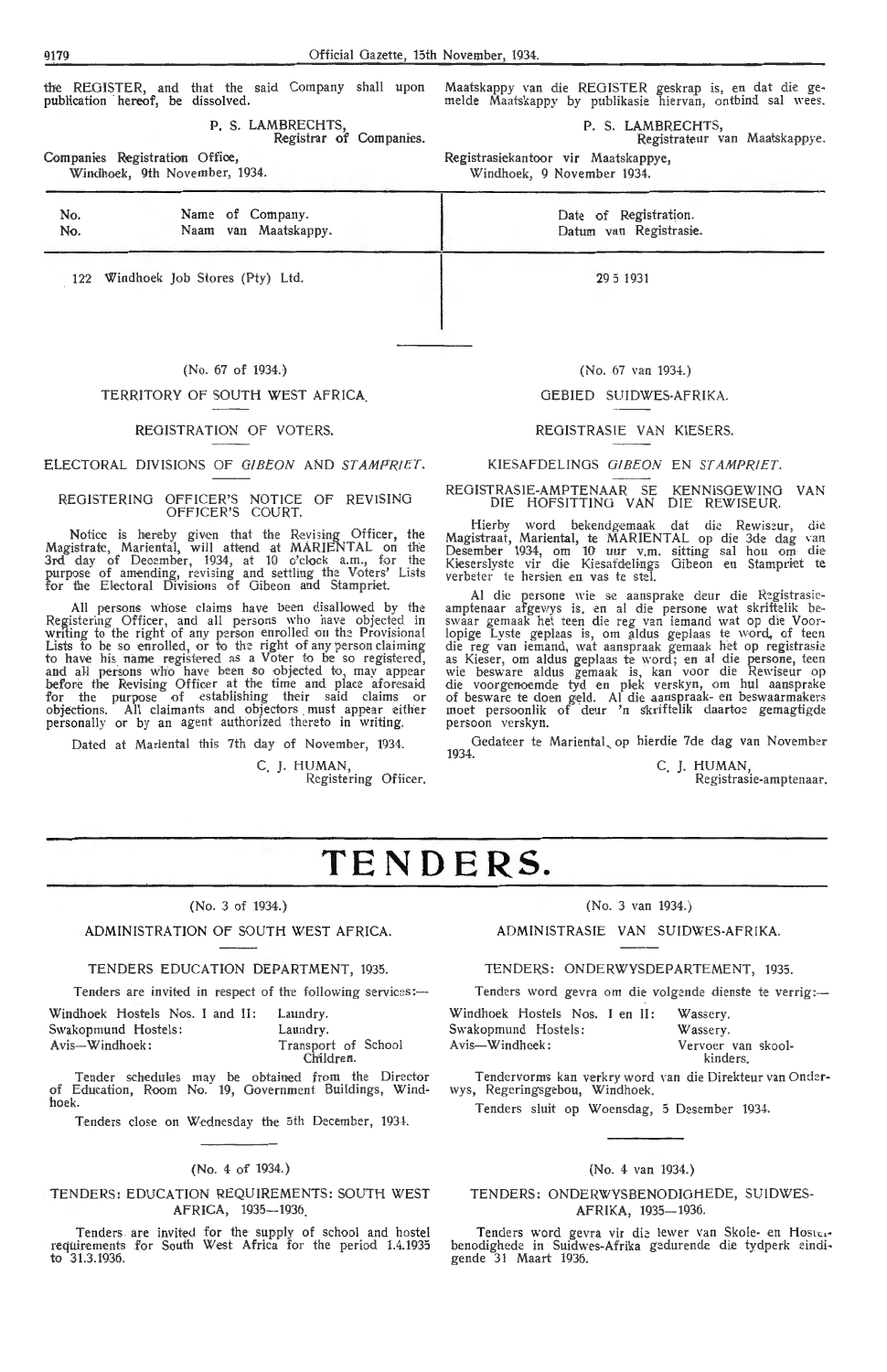Conditions of tender; and specifications, may be obtained from the Director of Education, Government Buildings, Windhoek.

Voorwaardes van Tenders en spesifikasies kan van die Direkteur van Onderwys. Goewermentsgebou, Windhoek, verkry word.

| Tender No. | Schedule.                               | Closing Date. Tender No. | Skedule.                                        | Datum van sluiting. |
|------------|-----------------------------------------|--------------------------|-------------------------------------------------|---------------------|
|            | No. 1. Provisions.                      | 8.3.1935.                | No. 1. Lewensmiddele                            | 8.3.1935.           |
|            | No. 2. Bread and meat, Windhoek.        |                          | 4.2.1935. No. 2. Brood en Vleis, Windhoek       | 4.2.1935.           |
|            | No. 3. Bread and meat, Keetmanshoop.    |                          | 4.2.1935. No. 3. Brood en Vleis, Keetmanshoop   | 4.2.1935.           |
|            | No. 4. Bread and meat, Swakopmund.      |                          | 4.2.1935. No. 4. Brood en Vleis, Swakopmund     | 4.2.1935.           |
|            | No. 7. Hostel hardware.                 |                          | 8.2.1935. No. 7. Ysterware vir Hostels          | 8.2.1935.           |
|            | No. 8. School books, etc.               |                          | 15.2.1935. No. 8. Skoolboeke, ens.              | 15.2.1935.          |
|            | No. 9. School equipment.                |                          | 4.2,1935. No. 9. Uitrusting vir Skole           | 4.2.1935.           |
|            | No. 10. School furniture.               |                          | 4.2.1935. No. 10. Meubels vir Skole             | 4.2.1935.           |
|            | No. 11. School needlework material      |                          | 4.2.1935. No. 11. Naaldwerkmateriaal vir skole  | 4.2.1935.           |
|            | No. 12. Dried fruits jam, vinegar, etc. |                          | 18.3.1935. No. 12. Droë vrugte, jam, asyn, ens. | 18.3.1935.          |

# **Advertisements.**

### ADVERTISING IN THE *OFFICIAL GAZETTE* OF SOUTH WEST AFRICA.

1. The *Official Gazette* will be published on the 1st and 15th day of each month; in the event of either of those days falling on a Sunday or Public Holiday, the *Gazette* will be published on the next succeeding working day.

2. Advertisements for insertion in the *Gazette* must be delivered at the office of the Secretary for South West Africa (Room 46, Government Buildings, Windhoek) in the languages in which they are to be published, not later than 4.30 p.m. on the *ninth* day before the date of publication. of the Gazette in which they are to be inserted.

3. Advertisements will be inserted in the *Gazette* after the official matter or in a supplement to the *Gazette* at the discretion of the Secretary.

4, Advertisements will be published in the *Official Gazeite* in the English, Dutch or German languages; the necessary translations must be furnished by the advertiser 9r his agent. It should be borne in mind however, that the German version of the *Gazette* is a translation only and not the authorised issue.

5. Only legal advertisements are accepted for publication in the *Official Gazette,* and are subject to the approval of the Secretary for South West Africa, who can refuse to accept or decline further publication of any advertisement.

6. Advertisements should as far as possible be typewritten. Manuscript of advertisements should be written on<br>one side of the paper only, and all proper names plainly inscribed; in the event of any name being incorrectly printed<br>as a result of indistinct writing, the advertisement can only be republished on payment of the cost of another insertion.

7. The Subscription for the *Official Gazette* is 20/- per annum, post free in this Territory and the Union of South Africa obtainable from Messrs. John Meinert Ltd., Box 56, Africa. obtainable from Messrs. John Meinert Ltd., Box 56·, Windhoek. Postage must be prepaid by Overseas .subscribers. Single copies of the *Gazette* may be obtained either from Messrs. John Meinert Ltd., Box 56, Windhoek, or from the Secretary for South West Africa at the price of 1/- per copy.

8. The charge for the insertion of advertisements other than the notices mentioned in the succeeding paragraph is at the rtae of 7/6 per inch single column and 15/- per inch double column, repeats half price. (Fractions of an inch to be reckoned an inch.)

9. Notices to Creditors and Debtors in the estates of deceased persons and notices of executors concerning liquidation accounts lying for inspection, are published in schedule form at 12/- per estate.

10. No advertisement will be inserted unless the charge is prepaid. Cheques, drafts postal orders or money orders must be ·made payable to the Secretary for South West Africa.

# **Advertensies.**

### ADVERTEER IN DIE OFFISIELE KOERANT VAN SUIDWES-AFRIKA.

1. Die *Offisiële Koerant* sal op die 1ste en 15de van elke maand verskyn; ingeval een van hierdie dae op 'n Sondag op Publieke Feesdag val, dan verskyn die Offisiële *Koerant* op die eersvolgende werkdag.

2. Advertensies wat in die Offisiële Koerant geplaas moet word moet in die taal waarin hulle sal verskyn inge-<br>handig word aan die kantoor van die Sekretaris vir Suidwes-Afrika (Kamer 46, Regerings-Geboue, Windhoek), nie later<br>as 4.30 n.m. op die neënde dag voor die datum van ver-<br>skyning van die *Offisiële Koerant* waarin die advertensies<br>moet geplaas word nie.

3. Advertensies word in die Offisiële Koerant geplaas agter die offisiële gedeelte, of in 'n ekstra blad van die *Koerant,* soos die Sekretaris mag goedvind.

4. Advertensies word in die *Offisiële Koerant* gepubli-<br>seer in die Engelse, Afrikaanse en Duitse tale; die nodige vertalinge moet deur die adverteerder of sy agent gelewer word. Dit moet onthou word dat die Duitse teks van die<br>Offisiële Koerant slegs 'n vertaling is, en nie die geoutoriseerde uitgawe is nie.

5. Slegs wetsadvertensies word aangeneem vir publikasie in die *Offisiële Koerant*, en hulle is onderworpe aan die<br>goedkeuring van die Sekretaris vir Suidwes-Afrika, wat die aanneming of verdere publikasie van 'n advertensie mag weier.

6. Advertensies moet sover as moontlik op die masjien geskryf wees. Die manuskrip van advertensies moet slegs op een kant van die papier geskryf word, en aHe name moet duidelik wees; ingeval 'n naam ingevolge onduidelike handskrif foutief gedruk word, dan kan die advertensies slegs dan weer gedruk word as die koste van 'n nuwe opneming betaal word.

7. Die jaarlikse intekengeld vir die Offisiële Koerant is 20/-, posvry in hierdie Gebied en die Unie van Suid-Afrika, verkrygbaar van die here John Meinert, Bpk., Posbus 56, Windhoek. Posgeld moet vooruit betaal word deur oorseese<br>intekenaars. Enkele eksemplare van die *Offisiële Koerant* is verkrygbaar of van die here John Meinert, Bpk., Posbus 56, Windhoek, of van die Sekretaris vir Suidwes-Afrika, teen die prys van 1/- per eksemplaar.

8. Die koste vir die opname van advertensies, behalwe<br>die kennisgewings, wat in die volgende paragraaf genoem is, is teen die tarief van 7/6 per duim enkel kolom, en 15/-<br>per duim dubbel kolom, herhalings teen half prys. (Oedeeltes van 'n duim moet as 'n voHe duim bereken word.)

Kennisgewings aan krediteure en debiteure in die boedels van oorlede persone, en kennisgewings van eksekuteurs betreffende likwidasie-rekenings, wat vir inspeksie lê, word in skedule-vorm gepubliseer teen 12/- per boedel.

10. Geen advertensie sal geplaas word nie, tensy die koste vooruit betaal is. Tjeks, wissels, pos- of geldorders moet betaalbaar gemaak word aan die Sekretaris vir Suidwes-Afrika.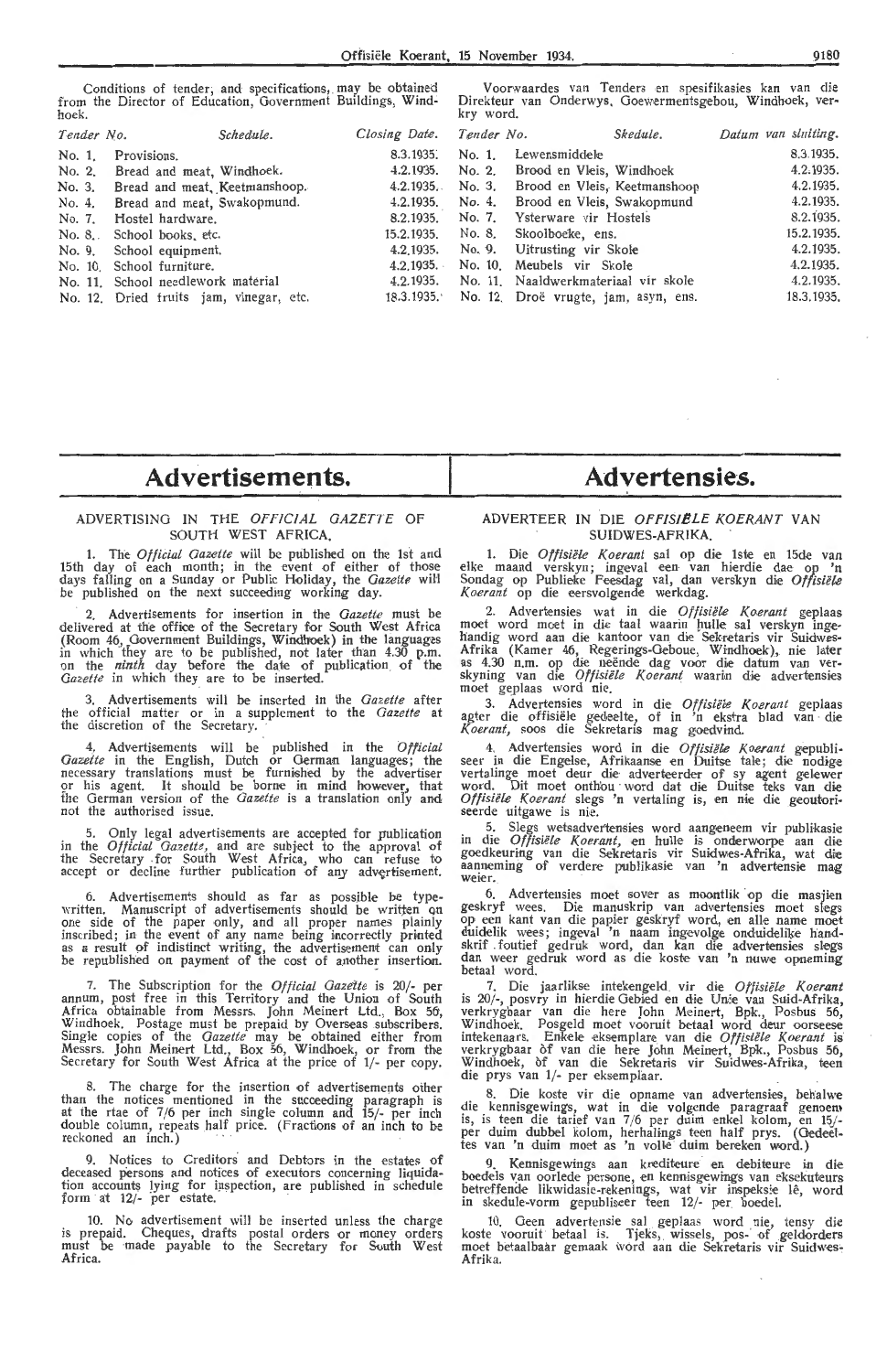### SOUTH AFRICAN RAILWAYS AND HARBOURS.

Tenders are invited for labour only in connection with<br>the installation of waterborne sewerage to all Railway pro-<br>perties at Windhoek, in accordance with plans and sections and Municipal regulations and specifications.

Tenders will only be considered from certificated Sanitary and Drainage Engineers and Contractors certified by the Windhoek Municipality.

Ali material required on the work will be supplied by the Railway Administration.

Plans specifications and quantities with Tender Forms<br>and any further particulars may be obtained from the System<br>Manager, S.A.R. & H., Windhoek, on application, and pay-<br>ment of a deposit of £6.6.—, which will be refunde

No tender will be considered unless the Tenderer has<br>made himself conversant with all conditions appertaining to<br>the work. Also no tender will be considered unless accompanied by a bank guaranteed cheque, or cash, for 21<sup>30</sup><sub>9</sub><br>of the value of the labour contract tendered for, with a maximum of  $£100$ .

Tenders must be sealed and endorsed "Tenders for water-<br>borne sewerage. Railway properties, Windhoek", and must<br>be addressed to and delivered to the Secretary of the<br>Subsidiary Tender Board, S.A.R. & H., P.O. Box 305, Wind 1934

The Administration does not bind itself to accept the lowest or any tender.

Tenderers will be advised through the medium of the local press, when plans, specifications and quantities will be available

Windhoel

13th November, 1934.

Form No. 7 / Formulier No. 7

E. X. BRAIN,<br>System Manager.

SUID-AFRIKAANSE SPOORWE# EN HAWENS

Tenders word gevra vir arbeid alleenlik in verband met<br>die inrigting van die water-rioleringsisteem na alle Spoor-<br>weg-eiendomme op Windhoek, volgens planne, en seksies en Munisipale regulasies en spesifikasies.

Tenders sal alleenlik van gesertifiseerde Sanitêre en<br>Dreineringingineurs en Kontrakteurs gesertifiseerd deur die<br>Munisipaliteit van Windhoek, in aanmerking geneem word.

Alle benodigde materiaal vir die werk sal deur die Spoorweg-Administrasis verskaf word

Planne, spesifikasies en kwantiteite met Tendervorm en<br>verdere besonderhede kan verkry word van die Afdelings-<br>bestuurder S.A.S. & H., Windhoek, op aanvraag, en betaling<br>van 'n deposito van £6.6.—, wat terugbetaalbaar is o vangst van 'n bona fide tender.

Geen tender sal in aanmerking geneem word nie, tensy die tenderaar homself behoorlik bekend gemaak het met al die kondisies wat betref die werk. Ook sal geen tender in aanmerking geneem word nie tensy die tender met 'n ban aanmerking geneem word me tensy die tender met 'n bank-<br>gewaarborgde tjek, of kontant, vergesel word, vir 2<sup>1</sup>2% van<br>die waarde van die kontrak vir arbeid waarvoor getender is, met 'n maksimum van £100.

Tenders moet geseël en gemerk wees "Tender vir water-<br>riolêring spoorwegeiendomme, Windhoek", en moet geaddres-<br>seer en gerig word aan die Sekretaris van die Onder-tender-<br>raad S.A.S. & H., Posbus 305, Windhoek, en afgelew

Die Administrasie verbind hom nie om die Jaagste of enige tender aan te neem nie.

Tenderaars sal deur middel van die lokale pers in kennis gestel word wanneer die planne, spesifikasies en kwantiteite verkrybaar is.

LOST POLICY OF ASSURANCE

The Colonial Mutual Life Assurance Society Limited Policy No. 74253 for £300, on the life of PETER JACOBUS<br>LA GRANGE.

Application having been made for a duplication of the above Policy, the Original having been lost, notice is hereby given that unless the Original be produced at this Office within THREE MONTHS from this day's date a dupli

.unoch.<br>13 November 1934

a. Daarry<br>Afdelingsbestuurder

NOTICES OF TRUSTEES AND ASSIGNEES. Pursuant to Section ninety-nine, Sub-section (2), of the Insolvency Act. 1916, as applied to South West Africa.

The liquidation accounts and plans of distribution or/and contribution in the Assigned or Sequestrated Estates<br>a dividend in the subjoined Schedule having been confirmed on the dates therein mentioned, notice is hereby giv

KENNISGEWING VAN KURATORS EN BOEDELBEREDDERAARS. Ingevolge artikel neën-en-neëntig, onderartikel (2) van die Insolvensiewet 1916, soos op Suidwes-Afrika toegepas

Aangesien die liewidasiereichenigs en state van die insovereiewet 1910, soos op Sudwes-Affikatioegepas.<br>boedels vermeld in die onderstaande Bylae op die daarin genoemde datums bekragtig is, word hiermee kennis ge-<br>gee dat

 $SCHFDULE = BVI AF$ 

| No. of<br>Estate<br>No. van<br>Boedel | Name and Description<br>of Estate<br>Naam en Beskrywing<br>van Boedel | Date when<br>Account<br>Confirmed<br>Datum<br>waarop Re-<br>kening be-<br>kragtig is | Whether a Dividend is<br>being paid or Contri-<br>bution being collected,<br>or both<br>Of 'n diwident uitgekeer<br>word of 'n kontribusie<br>ingevord, word of beide | Name of Trustee or<br>Assignee<br>Naam van Kurator of<br>Boedelberedderaar | Full Address of Trustee<br>or Assignee<br>Volledige Adres van<br>Kurator of<br>Boedelberedderaar |
|---------------------------------------|-----------------------------------------------------------------------|--------------------------------------------------------------------------------------|-----------------------------------------------------------------------------------------------------------------------------------------------------------------------|----------------------------------------------------------------------------|--------------------------------------------------------------------------------------------------|
| 442                                   | Insolvent Estate<br>Daniel Romano                                     | 31/10/34                                                                             | Dividend is being paid                                                                                                                                                | C. R. C. Fisher                                                            | c/o Justizrat Dr. Albert<br>Stark, Goering Str.,<br>Box 37, Windhoek                             |

### **NOTICE**

Notice is hereby given in terms of Section 29 (3) of the<br>Municipal Proclamation of 1920 that the Karibib Municipal<br>Council will take possession of the following property unless<br>the rates and taxes thereon accrued and not p of this notice:

Erf No. 32 (formerly Parzelle 11, Blatt 1) registered in<br>the name of Max Ruile, situated in Karibib, Main Street and unoccupied

sgd.: A. SIMKOVSKY,<br>Town Clerk Karibib,<br>1st November, 1934

106, Adderley Street Cape Town

will be made

By Order of the Board L. A. DUMINY

Manager

Windhoek

E. X. BRAIN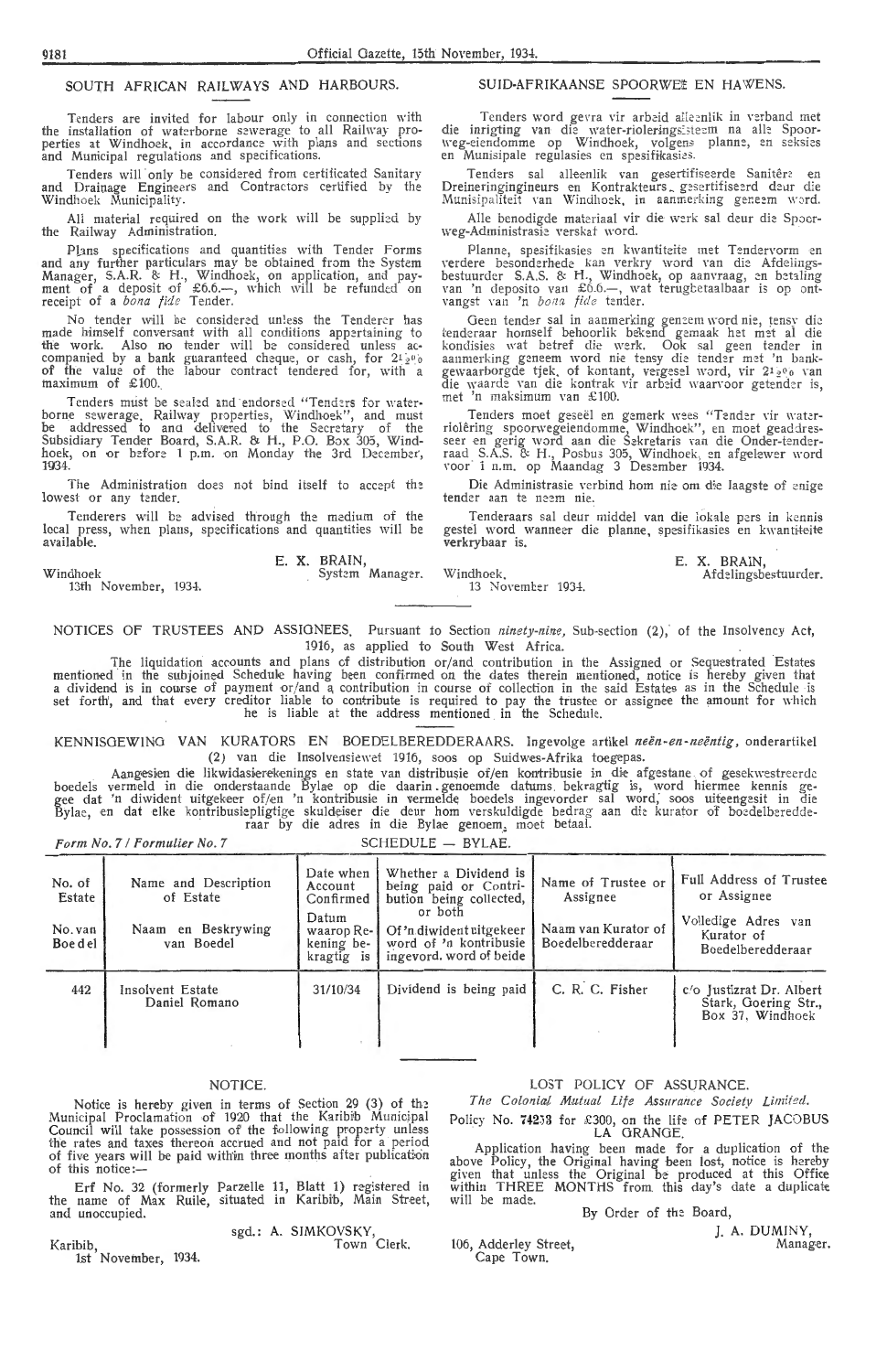NOTICES OF TRUSTEES AND ASSIGNEES. Pursuant to Section *ninety-six*, Sub-section (2), of the Insolvency Act. 1916, as applied to South West Africa.

Notice is hereby given that the liquidation accounts and plans of distribution or/ and contribution in the Estates mentioned in the subjoined Schedule will lie open at the offices therein mentioned for a period of fourteen days, or such longer period as is therein stated, from the date mentioned in the Schedule or from the date of publication hereof, whichever may be later, for inspection by creditors.

KENNISGEWINO VAN KURATORS EN BOEDELBEREDDERAARS. l ngevolge artikel *ses-en -neentig,* onderartikel (2) van die Insolvensiewet 1916, soos op Suidwes-Afrika toegepas.

Kennis word hiermee gegee, dat die likwidasierekenings en state van distribusie of/en kontribusie in die boedels, vermeld in aangehegte Bylae, vir inspeksie deur skuldeisers in die vermelde kantore, gedurende 'n tydperk van veertien dae of soveel langer, soos daarin vermeld, vanaf die datum, in die Bylae vermeld, of vanaf die datum van publikasie hiervan, watter datum die laaste mag wees, sal lê.

*Form No. 6 | Formulier No. 6* SCHEDULE - BYLAE.

| No. of<br>Estate<br>No. van | Name and Description of Estate<br>Naam en Beskrywing van Boedel             | Description of Account<br>Beskrywing<br>van Rekening | will lie open<br>inspeksie sal lê | Offices at which Account<br>Kantore waar Rekening vir | Date from which<br>Account will lie<br>open<br>Datum vanaf wan-<br>neer Rekening vir<br>inspeksie sal lê |
|-----------------------------|-----------------------------------------------------------------------------|------------------------------------------------------|-----------------------------------|-------------------------------------------------------|----------------------------------------------------------------------------------------------------------|
| Boedel                      |                                                                             |                                                      | Master<br>Meester                 | Magistrate<br>Magistraat                              | From /Van                                                                                                |
| 440                         | Insolvent Estate of<br>Ernst Gerhard Schumann,<br>a general dealer of Outjo | First and Final Liquid.<br>and Distrib. Account      | Windhoek                          | Outio                                                 | 15/11/1934                                                                                               |

### NOTICE.

The consent of the Administrator having been obtained, the Municipality of Swakopmund will in terms of section twenty-nine of Proclamation No. 22 of 1920 submit the undermentioned properties for sale by public auction on Satur-

day the 23rd day of March, 1935, at 11 o'clock in the forenoon at the offices of the said Municipality in Swakopmund and subject to the hereinaftermentioned conditions:

| No. | OWNER.<br>NAME OF                            | Description of Property<br>Erf No.   Parzelle   Sheet |       |    | Area<br>sq.m. | Situation of Erf                             | Grundbuch - Folio.                               |
|-----|----------------------------------------------|-------------------------------------------------------|-------|----|---------------|----------------------------------------------|--------------------------------------------------|
|     | Majofis, Israel                              | 355                                                   | 58/29 |    | 1250          | <b>Corner</b><br>of Strand<br>Bridge Streets | and $Vol. 2$ .<br>Folio 46.<br>Swakopmund Stadt. |
|     | Outjoer Schlachterei-<br>Gesellschaft m.b.H. | Portion<br>104                                        | 16/1  | 10 | 1348          | Berg Street                                  | [Vol. 1]<br>Folio 8.<br>Swakopmund Umgebung.     |
|     | Hoeft, Friedrich                             | 353                                                   | 74/29 |    | 1500          | Strand Street                                | Vol. 4.<br>Folio 97.<br>Swakopmund Stadt.        |

CONDITIONS.

(1) That the upset price in each case shall be the amount due to the Swakopmund Municipality in respect of arrear rates and taxes.

(2) That all Government groundtaxes be paid by the purchaser.

(3) That the purchaser pays all costs of transfer, including transfer duty, stamp duty, registration fees, auctioneer's com-<br>mission of  $21/20/0$ , etc., and costs of advertising.

Town Clerk's Office, SWAKOPMUND,

1st August, 1934.

NOTICE.

Notice is hereby given that the Stock-in-trade, book-debts, goodwill, fixtures and fittings (excluding buildings) of the Hotel and Store business hitherto carried on by JACOBUS ADRIAAN EKSTEEN on Erf No. 53 in the Warmbad Township, S.W.A., under the style or firm of the COMMERCIAL' HOTEL & STORE has been sold to ANDRIES JOHANNES JACOBUS BAARD, who will as from the 15th day of November, 1934, continue the aforesaid business at Warmbad for his own account under the style or firm of the COM-MERCIAL HOTEL AND STORE.

The said ANDRIES JOHANNES JACOBUS BAARD will also take over and discharge the liabilities of the said JA- ·COBUS ADRIAAN EKSTEEN in and to the said business.

> Buyer: A. J. J. BAARD Seller: **J.** A. EKSTEEN

24th November, 1934.

### AMENDED NOTICE OF SALE.

MUNICIPALITY OF SWAKOPMUND.

M. CORDES,

Town Clerk.

Estate late W. G. BURMEISTER and Partnership Estate of BURMEISTER BROTHERS, KEETMANSHOOP.

The Sale advertised to take plaoe on the 22nd and 23rd November, 1934, is hereby cancelled AND WILL NOW BE HELD at

KEETMANSHOOP on THURSDAY - 13th December,<br>1934 - at 10 a.m. sharp,

and at WITMOND, District Keetmanshoop, on FRIDAY, 14th December, 1934, at 10 a.m.

For further information apply to:

| And OLIFF & KEY.              |  | J. C. BALT.<br>Auctioneer, |
|-------------------------------|--|----------------------------|
| P.O. Box 38.<br>Keetmanshoop, |  | P.O. Narubis.              |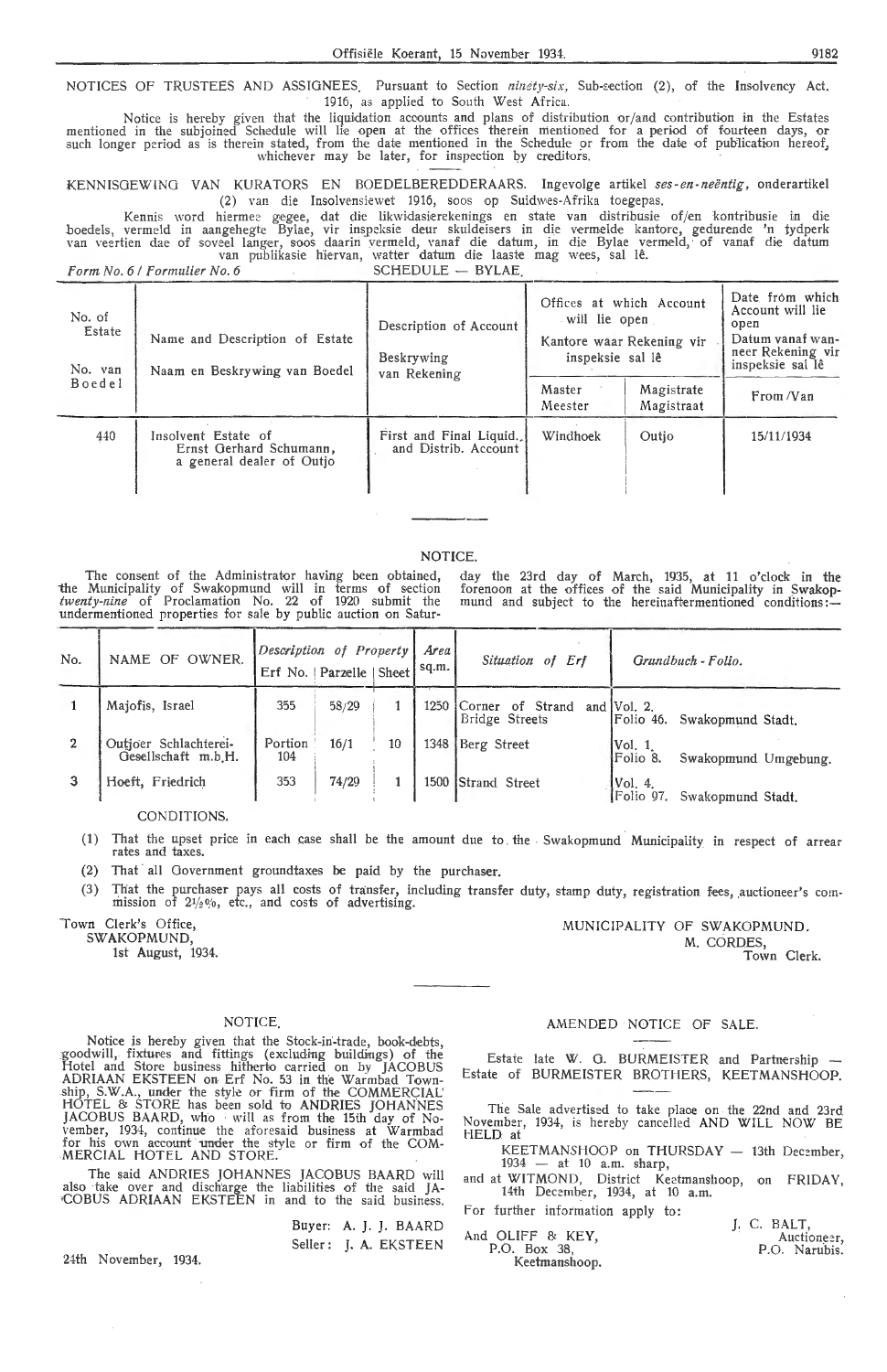NOTICE BY EXECUTORS CONCERNING LIQUIDATION ACCOUNTS LYING FOR INSPECTION: Section 68, Act No. 24- of 1913, as applied to South West Africa.

Notice is hereby given that copies of the Admtnistration and Distribution Accounts in the Estates specified 'in the attached Schedule will be open for the inspection of all persons interested therein for a period of 21 days (or longer if specially stated) from the dates specified, or from the date of publication hereof, whichever may be later, and at the Offices of the Master and Magistrate as stated. Should no objection thereto be lodged with the Master during theperiod of inspection the Executors concerned will proceed to make payments in accordance therewith.

KENNISOEWING DEUR EKSEKUTEURS BETREFFENDE LIKWIDASIE-REKENINOS TER INSAGE. Artikel 68, Wet No. 24 van 1913, soos toegepas op Suidwes-Afrika.

Kennisgewing geskied hiermee dat duplikate van die Administrasie- en Distribusierekenings in die boedels vermeld in die navolgende Bylae, ter insage van al die persone, wat daarin belang het, op die kantore van die Meester<br>en die Magistraat, soos vermeld, gedurende 'n tydperk van drie weke (of langer indien spesiaal vermeld) vanaf<br>me daarteen by die Meester binne die vermelde tydperk ingedien word nie, sal die betrokke •eksekuteurs oorgaan tot uitbetaling ooreenkomstig vermelde rekenings.<br>SCHEDULE - BYLAE.

**Description of Date Diffice of the Name and Address of Account Dependence Reserve Leapens C** Name and Address of Account Estate No. ESTATE LATE Account Account Period Kantoor van die Executor or authoriz. Agent<br>
Beskrywing van Datum Master | Magistrate Naam en adres v. eksekuteur Boedel No. BOEDEL VAN WYLE Beskrywing van Datum Master Magistrate<br>Magistraat Naam en adres v. eksekuteur of gemagtigde Agent 1286 | Louise Mathilde de Schmid, First and Final born Greiner Windhoek J. Orman, q. q. Executor Testamentary, Post St., Windhoek 1501 Bernhard Carl **First and Final 15/11/34 Windhoek Karibib** Marianne Frieda Bertha<br>
Wilhelm Christ Liquidation and 15/11/34 Windhoek Karibib Marianne Frieda Bertha Christ, Executrix Testamentary, Liquidation and Distribution Acc. Box 15, Usakos 1533 Harry Schnitkin Second and Final 15/11/34 Windhoek E. Bone and J. J. Kaplan, Distribution Acc. 1548 Danielina Jacoba Robberts, First and Final 15/11/34 Windhoek Outjo P. H. M. du Plessis, Liquidation and Distribution Acc. c/o Ecker & du Plessis Box 11, Otjiwarongo 1564 I John Michiel Rentzke **First and Final** Liquidation and Distribution Acc. 21 days Windhoek Okahandja I. B. Davies, Box 1 I, Windhoek 1579 | Ignatius Martinus Zondagh | First and Final Liquidation and Distribution Acc. 21 days | Windhoek | Keetmanshoop A. K. J. Zondagh, Box 2, Keetmanshoop 1583 1585 1605 1620 Angus Mc Lellan Mc Millan First and Final<br>of Windhoek Liquidation and Liquidation and Distribution Stefanus Christiaan Venter First and Final Liquidation and Distribution Martha Aletta Smit, geh. Rossouw, en nagelate eggenoot Lourens Erasmus Smit, van die plaas Zabubegas, Telesias , Distrik Keetmanshoop Anna Wilhelmina Smit, geb. Theunissen, en nagelate eggenoot Jan Burgert Smit, van<br>die plaas Zabubegas, Distrik Keetmanshoop Eerste en Finale<br>Likwidasie- en Distrib.- Rekening Eerste en Finale<br>Likwidasie- en Distrib.-Rekening 15/11,34 21 dae vanaf 151]34 21 dae vanaf 15/ll /34 Windhoek Mrs. M. S. Mc Millan, Commiss Mc Millan, Government Buildings, Windhoek Windhoek Okahandja L. J. Haasbroek, Attorney Windhoek | Keetmans -<br>hoop Windhoek Keetmans-<br>hoop for Executrix Testam., Box 33, Okahandja Alec E. Rissik, Prokureur vir Eksek. Testamenter, Bus 90 , Keetmanshoop, Alec E. Rissik, Prokureur vir Eksek. Testamentêr, Bus 90, Keetmanshoop

### NOTICE.

As no objections have been lodged within the prescribed period against the application for the subdivision of the base mineral Mining Area "Haneen" and conversion of one portion thereof into the base mineral Mining Area "Kiistner" to be registered in the name of W. E. E. Küstner of Swakopmund, it-has been decided to confirm the application for the subdivision and conversion in terms of Section 50 of the amended **Mining** Ordinance of 8th August, 1905.

**Any** objections against this must be addressed to the Administrator and handed in at this Office within two weeks from publication her-eof *in* the *Official Gazette.* 

### W. P. DE KOCK,

6th November, 1934.

Windhoek, Mining Authority.

### LOST DEED OF TRANSFER.

Notice is hereby given that I intend applying for a certified copy of Deed of Transfer No. 195/1925 dated the 24th day of June, 1925, passed by THE COUNCIL OF THE MUNI-CIPALITY OF WINDHOEK in favour of CONRAD KLEIN-MANN in respect of certain Erf No. 529, situate in the Municipality of Windhoek, measuring as such five (5) ares.

And all persons having objection to the issue of such copy are hereby required to lodge the same in writing with: the Registrar of Deeds, Windhoek, within five (5) weeks. from the last publication of this notice.

Dated at Windhoek, this 1st day of November, 1934.

| Buelow Street, | B. ZWARENSTEIN,       |  |
|----------------|-----------------------|--|
| Windhoek.      | Applicant's Attorney, |  |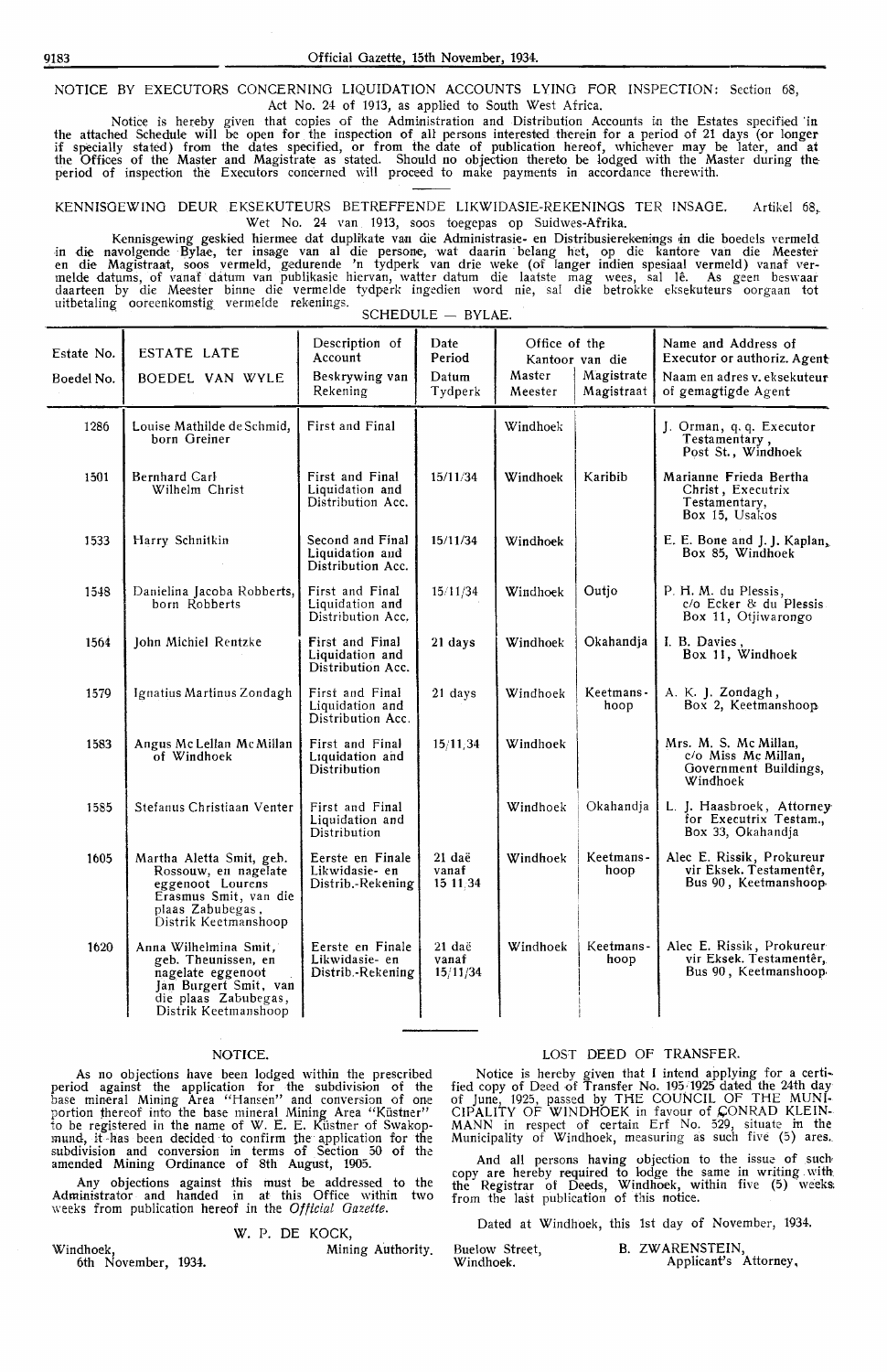NOTICE TO CREDITORS AND DEBTORS. ESTATES OF DECEASED PERSONS. Section 46, Act No. 24 of 1913, as applied to 5outh West Africa.

Creditors and Debtors in the Estates specified in the annexed Schedule are called upon to lodge their claims with and pay their debts to the Executors concerned within the stated periods calculated from the date of publication hereof.

KENNISGEWING AAN SKULDEISERS EN SKULDENAARS: BOEDELS- VAN OORLEDE PERSONE. Artikel 46. Wet No. 24 van 1913, soos toegepas op Suidwes-Afrika.

Skuldeisers en skuldenaars in die Boedels wat vermeld is in bygaande Bylae word versoek om hul vorderings in te lewer en hul skulde te betaal by die kantore van die betrokke Eksekuteurs binne die gemelde tydperke, vanaf die datum van publikasie hiervan.

 $SCHEDULE = BVIAE$ 

| Estate No.<br>Boedel No. | ESTATE LATE<br>BOEDEL VAN WYLE                      | Within a period of<br>Binne 'n tydperk van | Name and Address of Executor or<br>authorized Agent<br>Naam en Adres van Eksekuteur of<br>gemagtigde Agent |
|--------------------------|-----------------------------------------------------|--------------------------------------------|------------------------------------------------------------------------------------------------------------|
| 1646                     | Friedrich (or Fritz) Ziegenbein                     | 30 days                                    | Erich Worms,<br>Box 18, Windhoek                                                                           |
| 1649                     | W. F. Schmollmann, of Aubures,<br>district Bethanie | 30 days                                    | Drs. Hirsekorn & Jorissen,<br>Attorneys for Executrix<br>Testamentary, Bismarck Street,<br>Luderitz        |

### **NOTICE**

In terms of Section 44 of the Imperial Mining Ordinance <>f the 8th August, 1905, as amended., it is .hereby notified that HERMANN OFFEN, of Swakopmund, has lodged an application in terms of Section 37 of the amended Mining Ordinance for the conversion of the four (4) Base Mineral Prospecting Claims situated on the coast near Jakkalsputz in the district of Swakopmund, registered in his name and more particulary described in the accompanying schedule. date of pub'lication hereof in the *Official Gazette;* after expiration of the said period **no** objections will be accepted or considered.

The survey plans of the proposed mining areas are open for inspection at this office and may be seen during official hours within the period above mentioned.

W. P. DE KOCK,

Mining Authority.

Any objections against this conversion must be lodged in writing at this office within a period of one month from

Windhoek, 7th November, 1934.

| SCHEDULE. |
|-----------|
|-----------|

| Name of<br>Proposed<br>Mining Area | Registered<br>Owner | Ordinal<br>Nos. | Registered<br>Nos.             | Extent in<br>Hectares | <b>Situation</b>                              |
|------------------------------------|---------------------|-----------------|--------------------------------|-----------------------|-----------------------------------------------|
| Rottraut                           | Hermann Offen       |                 | W. 11311 (Ptn. of)<br>W. 11553 | 23.5496               | On the coast near<br>Jakkalsputz, Swakopmund. |
| Marco                              | do.                 |                 | W. 11310 (Ptn. of)<br>W. 11552 | 34.9260               | do.                                           |

### UNITED FIELDS (PTY) in Vol. Liquidation.

Notice is hereby given that the First and Final Liquida-<br>tion and Distribution Account was duly confirmed on the tion and Distribution Account was duly confirmed on the 2nd November, 1934, and that a dividend is being paid.

ERIC R. RITCH, Liquidator.

Address:—<br>P.O. Box 16, Luderitz.

**NOTICE** 

In terms of Section 44 of the Imperial Mining Ordinance of the 8th August 1905, as amended, it is hereby notified that M. IHMS, of Luderitz, has lodged an application in ierms of Section 37 of the amended Mining Ordinance for the conversion of the four (4) Precious Mineral Prospecting Claims. situated near Neuras in the district of Rehoboth, registered in his name and more particularly described in the accompanying schedule.

Any objections against this conversion must he lodged in writing at this office within a period of one month from

the date of publication hereof in the *Official Gazette;* after expiration of the said period no objections will be acceptea or considered

The survey plans of the proposed mining area are open for inspection at this office and may be seen during official hours within the period above mentioned.

W. P. DE KOCK

Mining Authority.

7th November, 1934.

Windhoek,

|  | SCHEDULE. |
|--|-----------|
|--|-----------|

| Name of<br>Proposed<br>Mining Area | Registered<br>Owner | Ordinal<br>Nos.      | Registered<br>Nos.                           | Extent in<br>Hectares | Situation                             |
|------------------------------------|---------------------|----------------------|----------------------------------------------|-----------------------|---------------------------------------|
| Marit                              | M. Ihms             | 21<br>22<br>23<br>24 | W. 11710<br>W. 11711<br>W. 11712<br>W. 11713 | 7,8573                | Near Neuras,<br>district of Rehoboth. |